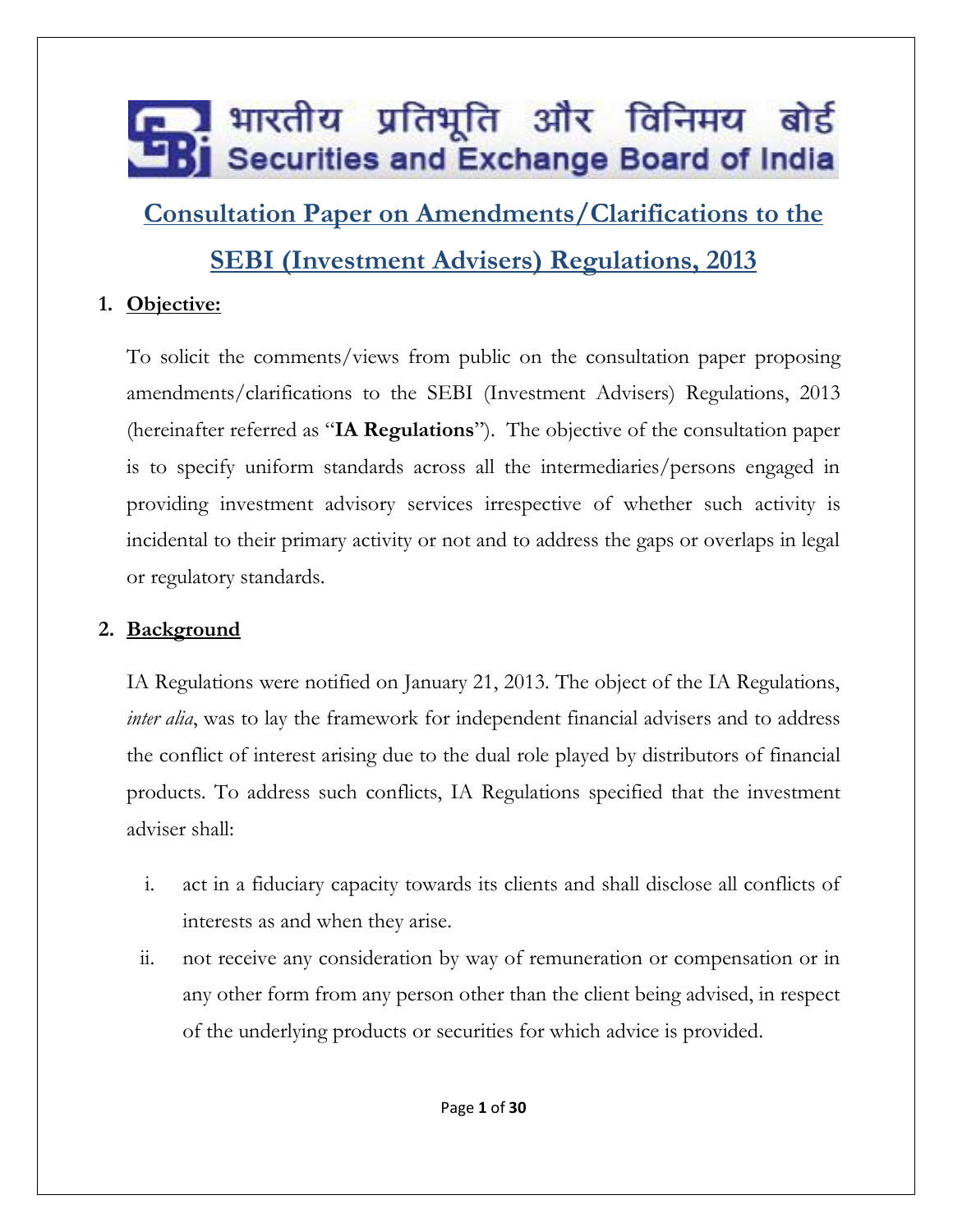- iii. maintain an arms-length relationship between its activities as an investment adviser and other activities.
- iv. disclose to its client, any consideration by way of remuneration or compensation or in any other form whatsoever, received or receivable by it or any of its associates or subsidiaries for any distribution or execution services in respect of the products or securities for which the investment advice is provided to the client.
- v. disclose to the client any actual or potential conflicts of interest arising from any connection to or association with any issuer of products/ securities, including any material information or facts that might compromise its objectivity or independence in the carrying on of investment advisory services.

As on September 28, 2016, 515 investment advisers are registered with SEBI.

#### **3. Recent Developments:**

- i. RBI, vide circular dated April 21, 2016, issued guidelines on investment advisory services offered by Banks. It is *inter alia* stated in the guidelines that the banks cannot offer investment advisory services departmentally. Accordingly, banks desirous of offering investment advisory services may do so either through a separate subsidiary set up for the purpose or one of the existing subsidiaries after ensuring that there is an arms-length relationship between the bank and the subsidiary.
- ii. AMFI in consultation with SEBI has clarified that the data feed of the investors who subscribe to direct plan on the advice of the investment advisers may be shared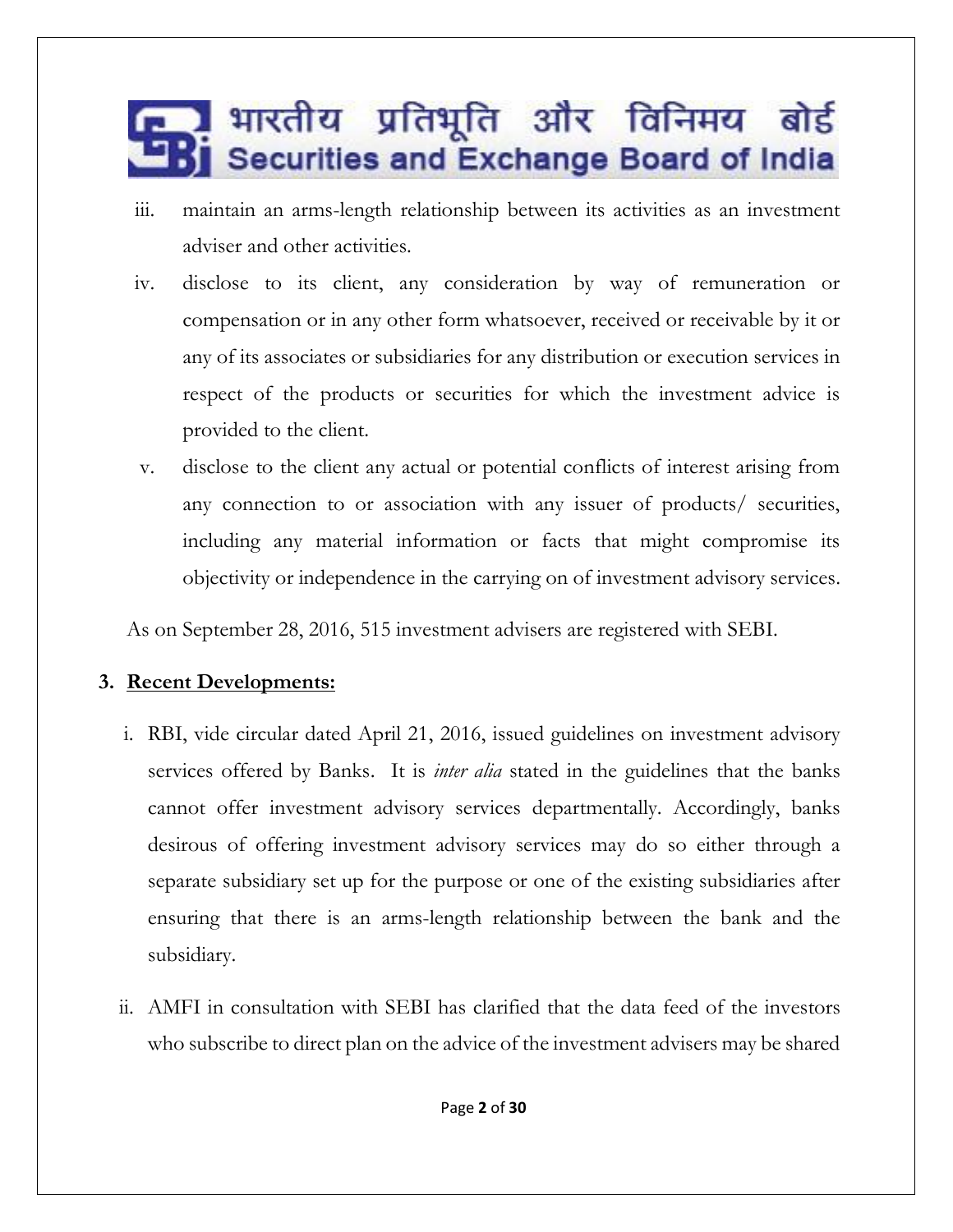with such investment advisers after taking the explicit written consent of the investors.

- iii. PFRDA had come out with draft regulations for regulating the retirement advisors ("Retirement Adviser Regulations') to provide a framework for eligibility, registration process, fees etc. of Retirement Adviser and to define the scope of work and responsibility of the Retirement Adviser.
- iv. Globally, many regulators of the countries such as United Kingdom, United States of America, Australia, Canada, etc., are in the process of moving towards fee based investment advisory model.

#### **4. Proposals:**

The amendments/clarifications proposed to the IA Regulations are enumerated as under:

#### **4.1 Re-look on the exemption from registration provided to Mutual Fund Distributors:**

- 4.1.1 Regulation 4(d) of the IA Regulations, *inter alia*, provides exemption from registration as an investment adviser to any distributor of mutual funds, who is a member of a self-regulatory organisation recognised by SEBI or is registered with an association of asset management companies of mutual funds, providing any investment advice to its clients incidental to its primary activity.
- 4.1.2 Under the existing framework, a mutual fund distributor can sell mutual fund products and also provide incidental or basic advice on mutual fund products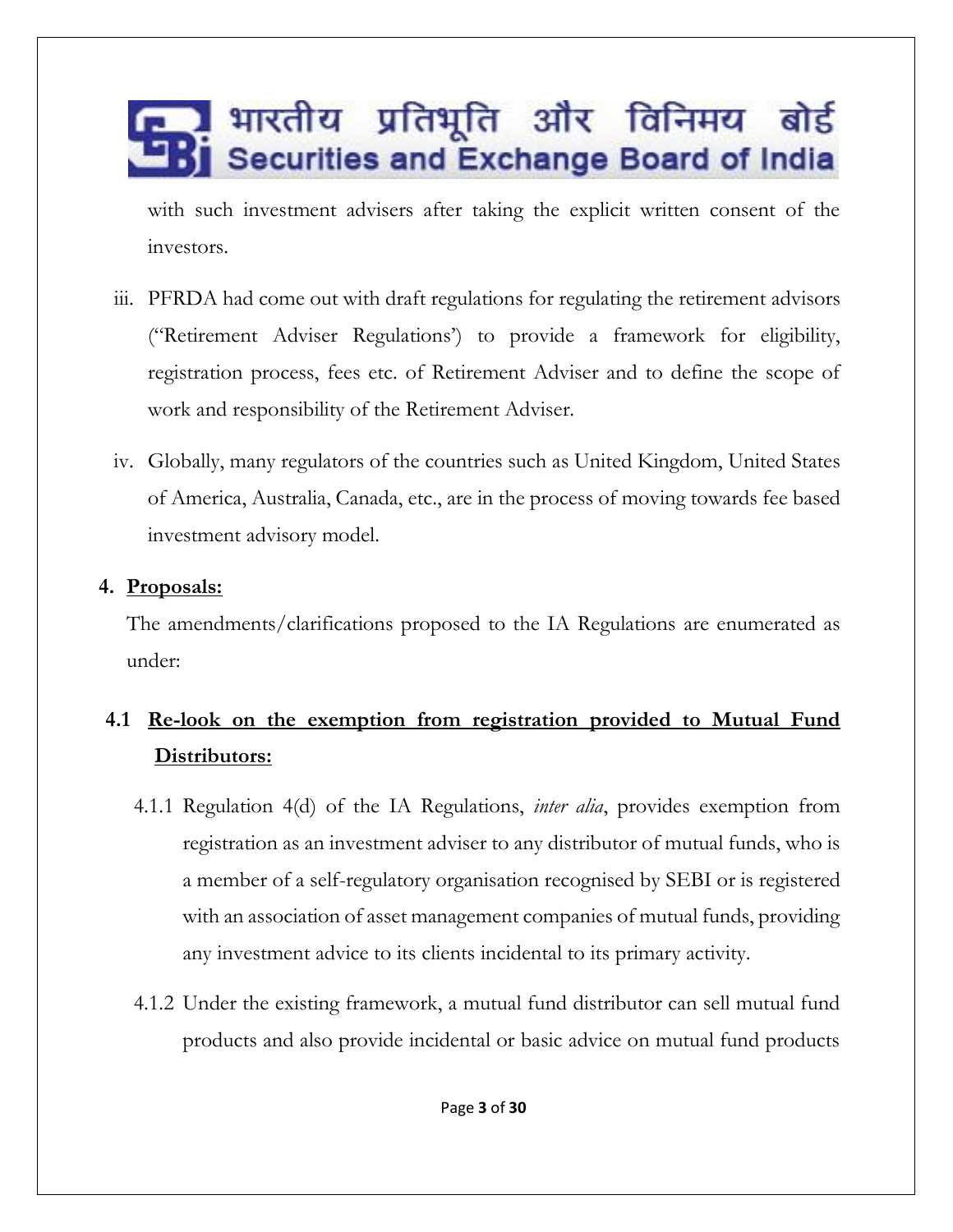and can also help in executing the transactions. Such distributors are required to conduct risk profiling and comply with the requirement of appropriateness of the product. Distributors are getting the commission from the fund houses i.e. AMCs and additionally can also charge execution/advisory fee to the client.

- 4.1.3 In terms of IA Regulations, investment advisers are not allowed to sell any product and/or to provide execution services. Only corporate entities registered as investment adviser can offer execution or distribution services, subject to the condition that the investment advisory services are offered through separate identifiable division or department. Such entities are required to keep their investment advisory services clearly segregated from other activities and shall be required to maintain arms-length relationship between their activity as an investment adviser and other activities. Further, investment adviser can obtain consideration/fee from the client being advised only and is required to comply with the higher requirements than that of distributors such as fiduciary obligation, maintenance of records, etc.
- 4.1.4 In order to have a level playing field in respect of investment advisory services offered on mutual fund products, it is proposed that:
	- a) Mutual Fund distributors shall not be allowed to provide incidental or basic investment advice in respect of mutual fund products. If they want to engage themselves in providing incidental or basic investment advisory services on mutual fund products, they need to register themselves as an investment adviser under IA Regulations. A period of three years shall be provided for those distributors who seek to migrate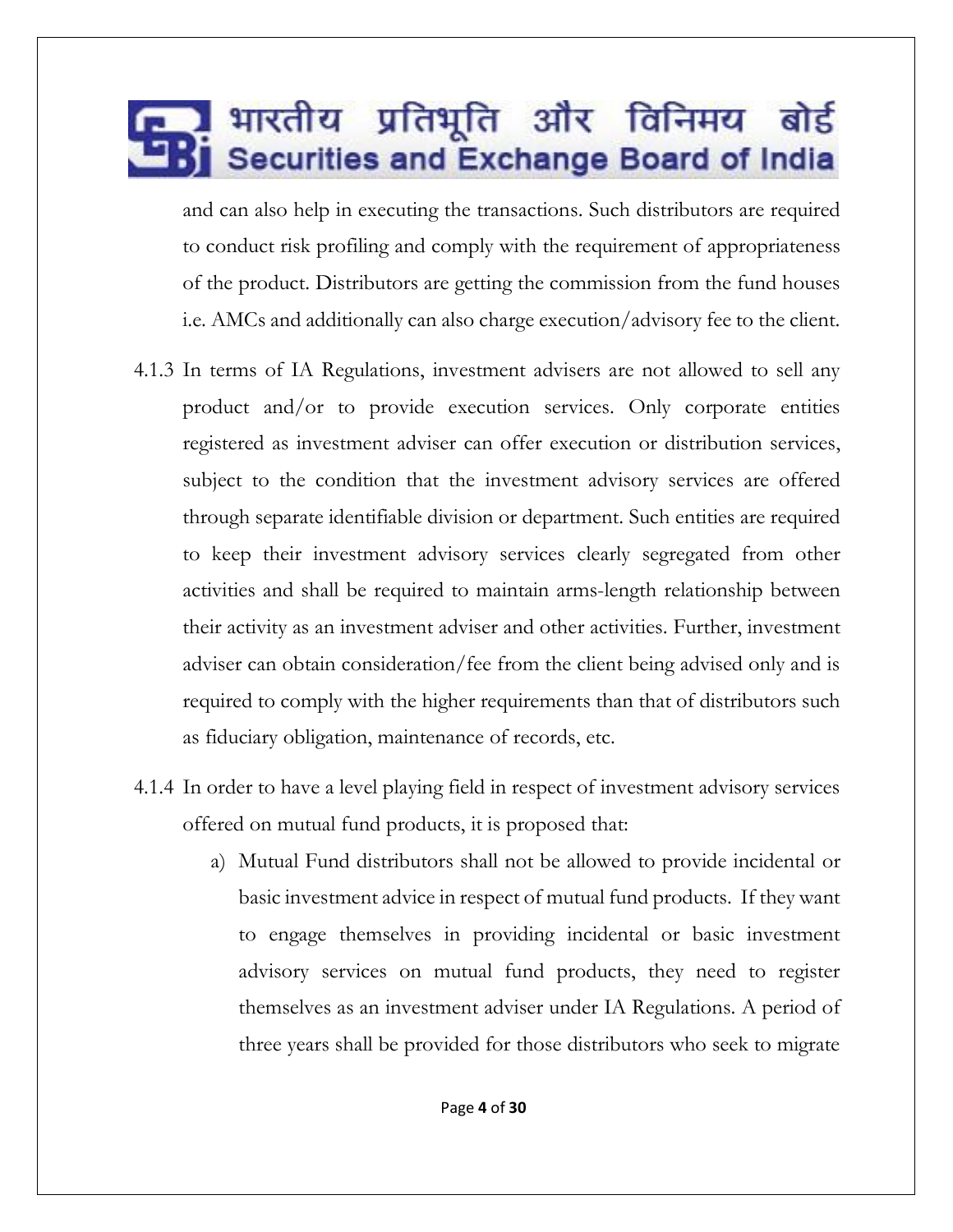as an investment adviser to enable them to obtain necessary certification and to comply with other requirements specified in IA Regulations to act as an investment adviser.

- b) Many persons engaged as distributors or agents call themselves by varied names such as 'independent financial adviser' or 'wealth adviser'. This creates confusion in the minds of the investors. In order to avoid such confusion as to their role and responsibility, it is proposed that no person shall be allowed to use the name 'independent financial adviser' or 'wealth adviser' unless he obtains registration from SEBI as an investment adviser. Accordingly, all the persons including existing mutual fund distributors who are using the nomenclature as independent financial advisers, wealth adviser, etc. shall comply with aforesaid requirement of changing the nomenclature within a period of three years.
- c) The person who seeks to continue to engage in the distribution of mutual fund products shall use the nomenclature as 'Mutual Fund Distributor'. Such person shall not be allowed to provide basic or incidental advice in respect of mutual fund products except describing the product specification without recommending any particular product.
- d) The mutual fund distributors who want to shift from commission based model to fee based advisory model shall be required to register as an investment adviser under IA Regulations. They shall be allowed to receive trail commission for the products already distributed subject to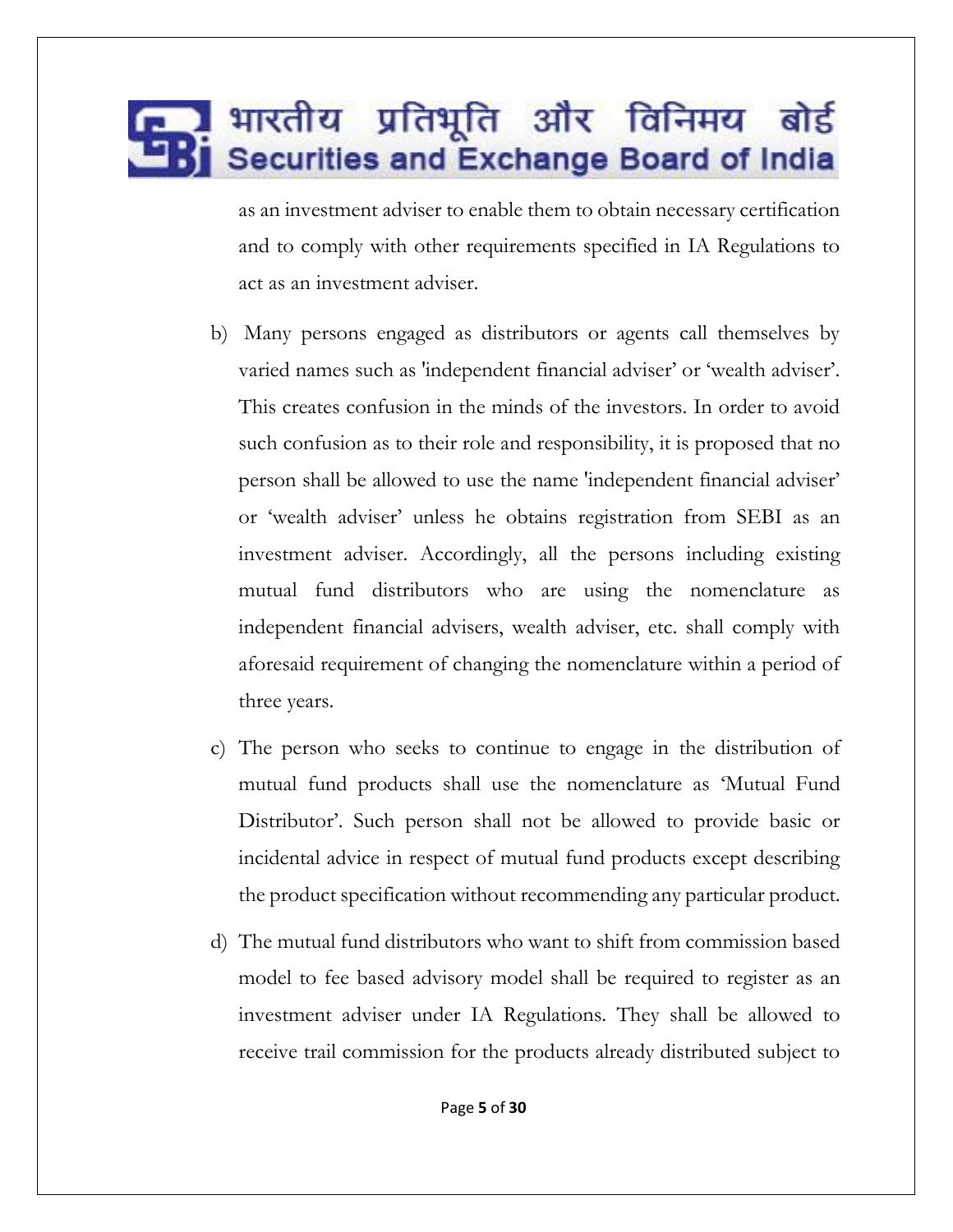disclosures to the clients. They shall undertake fresh business only under fee based advisory model from the date of their registration as an investment adviser and shall receive consideration or fee from the client being advised only in respect of mutual fund products.

#### **4.2 Re-look on the exemptions from registration provided to certain persons engaged in providing investment advice:**

- 4.2.1 Under the existing framework, exemptions from registration as an investment adviser have been granted to various persons under Regulation 4 of IA Regulations, such as any person giving incidental advice to their clients, stock brokers, portfolio managers, chartered accountants, company secretaries, etc.
- 4.2.2 In order to have uniform standards across all the intermediaries/persons engaged in providing investment advisory services, it is proposed that:
	- a) The registration under IA Regulations shall be mandatory for all the persons who, for consideration, are engaged in the business of providing investment advice in respect of securities or investment products, irrespective of whether such activity is ancillary to their primary activity or not.
	- b) All the persons engaged in financial planning services shall mandatorily be required to register themselves as investment adviser.
	- c) Exemption shall be applicable only to the persons carrying out investment advisory activities which are permitted under any other regulations specified by SEBI such as merchant bankers registered with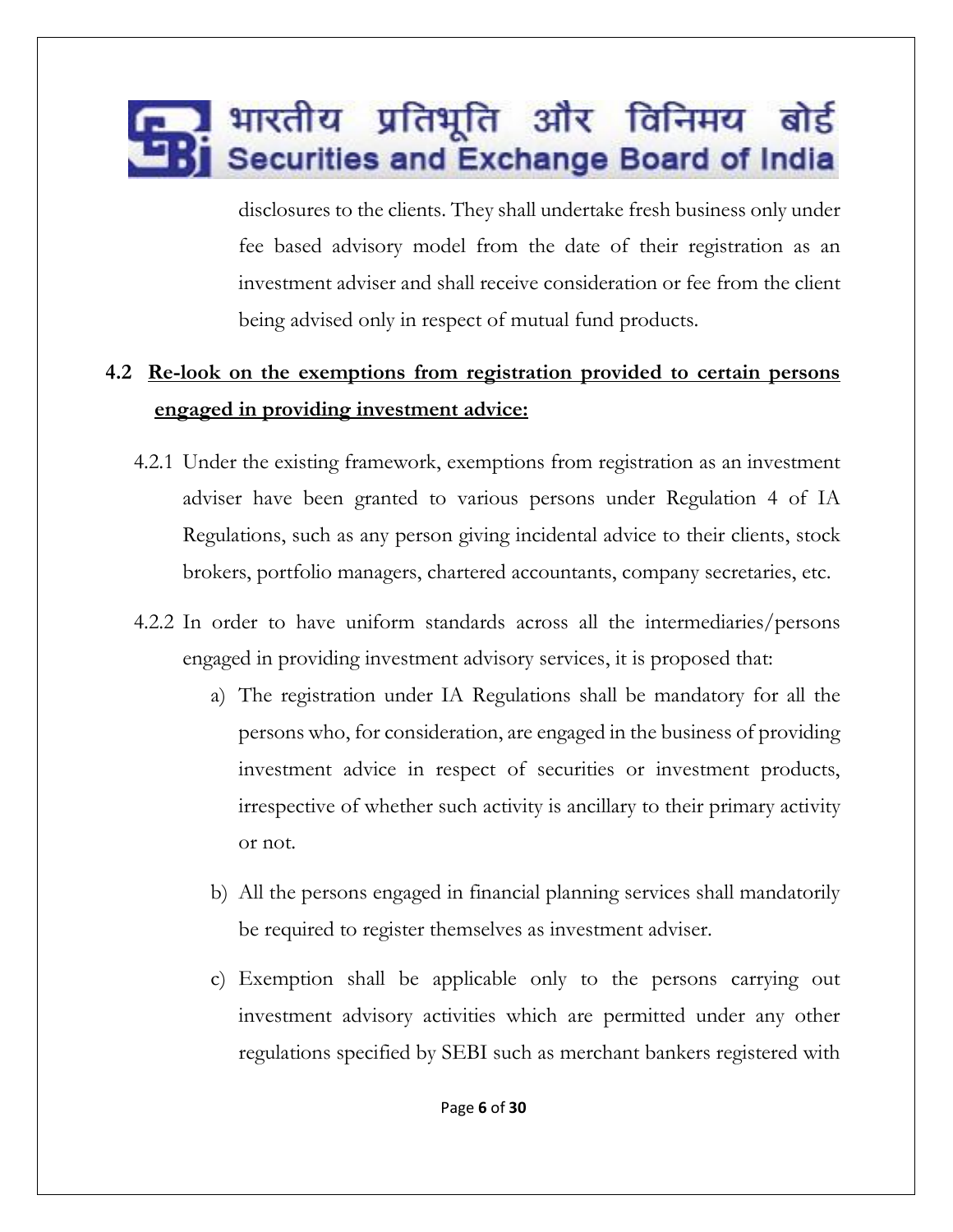SEBI can render corporate advisory services, etc., and to the persons providing advice only on insurance products regulated by IRDA, pension products regulated by PFRDA, etc.

#### **4.3 Investment advisory services through a separate subsidiary:**

4.3.1 In terms of Regulation 22 of IA Regulations, banks, NBFCs and body corporates providing investment advisory services to their clients shall keep their investment advisory services segregated from such activities. Such entities are allowed to offer investment advisory services only through separately identifiable departments or divisions (SIDDs). The distribution or execution services can only be offered subject to the following:

(a) The client shall not be under any obligation to avail the distribution or execution services offered by the investment adviser.

(b) The investment adviser shall maintain arms-length relationship between its activities as investment adviser and distribution or execution services.

(c) All fees and charges paid to distribution or execution service providers by the client shall be paid directly to the service providers and not through the investment adviser.

4.3.2 Under the existing framework, individuals registered as investment adviser are not allowed to provide distribution, referral or execution services as it is not practically possible for them to maintain segregation between advisory activities and other activities.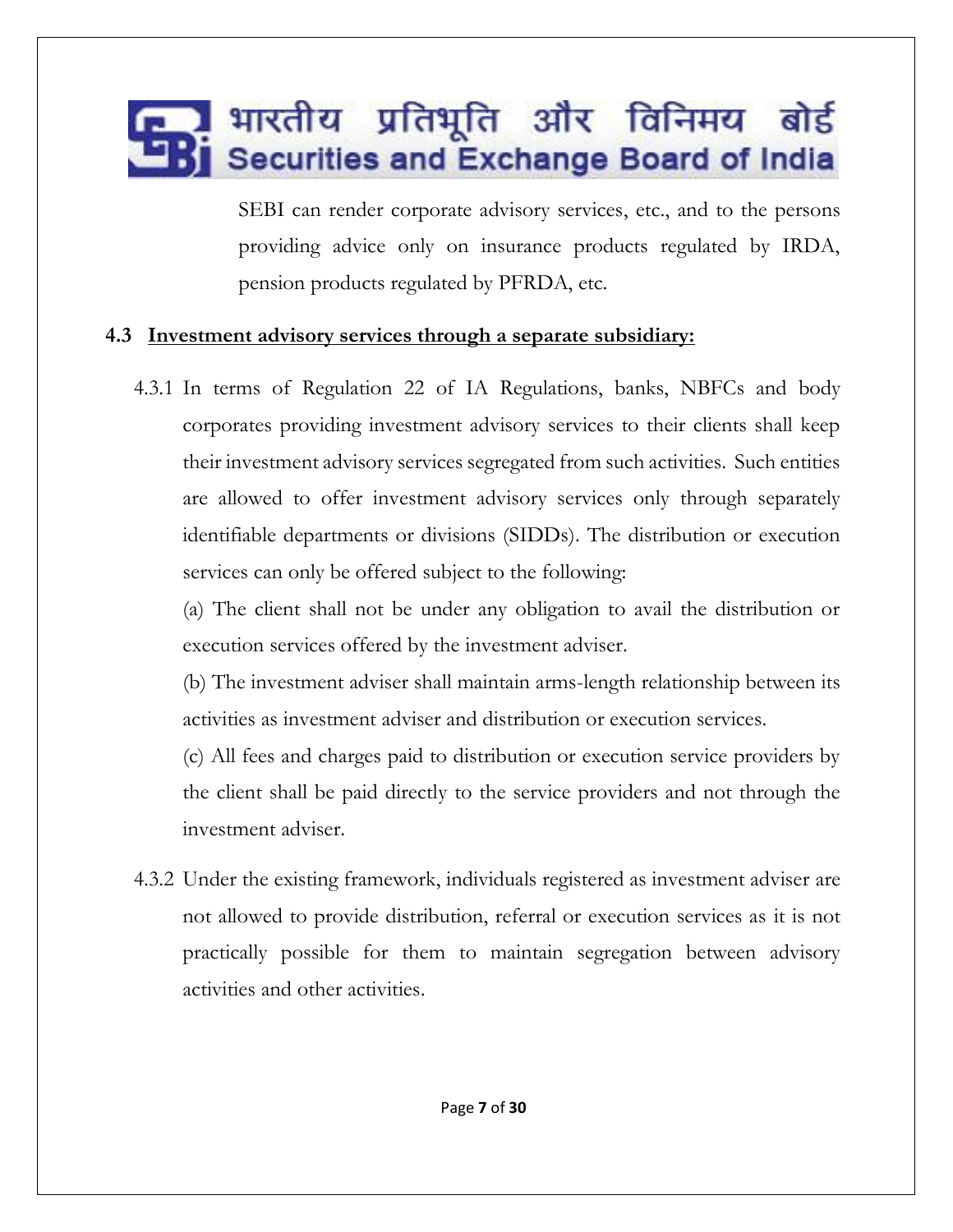- 4.3.3 RBI has issued circular dated April 28, 2016 on investment advisory services offered by Banks. It is, inter alia, stated in the guidelines that banks desirous of offering investment advisory services may do so either through a separate subsidiary set up for the purpose or through one of the existing subsidiaries after ensuring that there is an arms-length relationship between the bank and the subsidiary.
- 4.3.4 In order to address the concerns arising from the conflict of interest in an effective manner, it is proposed that, the investment advisory services shall not be allowed to be offered through separate division or department. Investment advisory services are required to be offered only through separate subsidiary. Further, a time period of three years is proposed to be provided for existing entities offering investment advisory services through separate department or division to set up a separate subsidiary.

#### **4.4 Clarification in respect of investment product and advice in electronic/ broadcasting media:**

4.4.1 In terms of Regulation 2(i) of IA Regulations, "investment advice" means advice relating to investing in, purchasing, selling or otherwise dealing in securities or investment products, and advice on investment portfolio containing securities or investment products, whether written, oral or through any other means of communication for the benefit of the client and shall include financial planning:

Provided that investment advice given through newspaper, magazines, any electronic or broadcasting or telecommunications medium, which is widely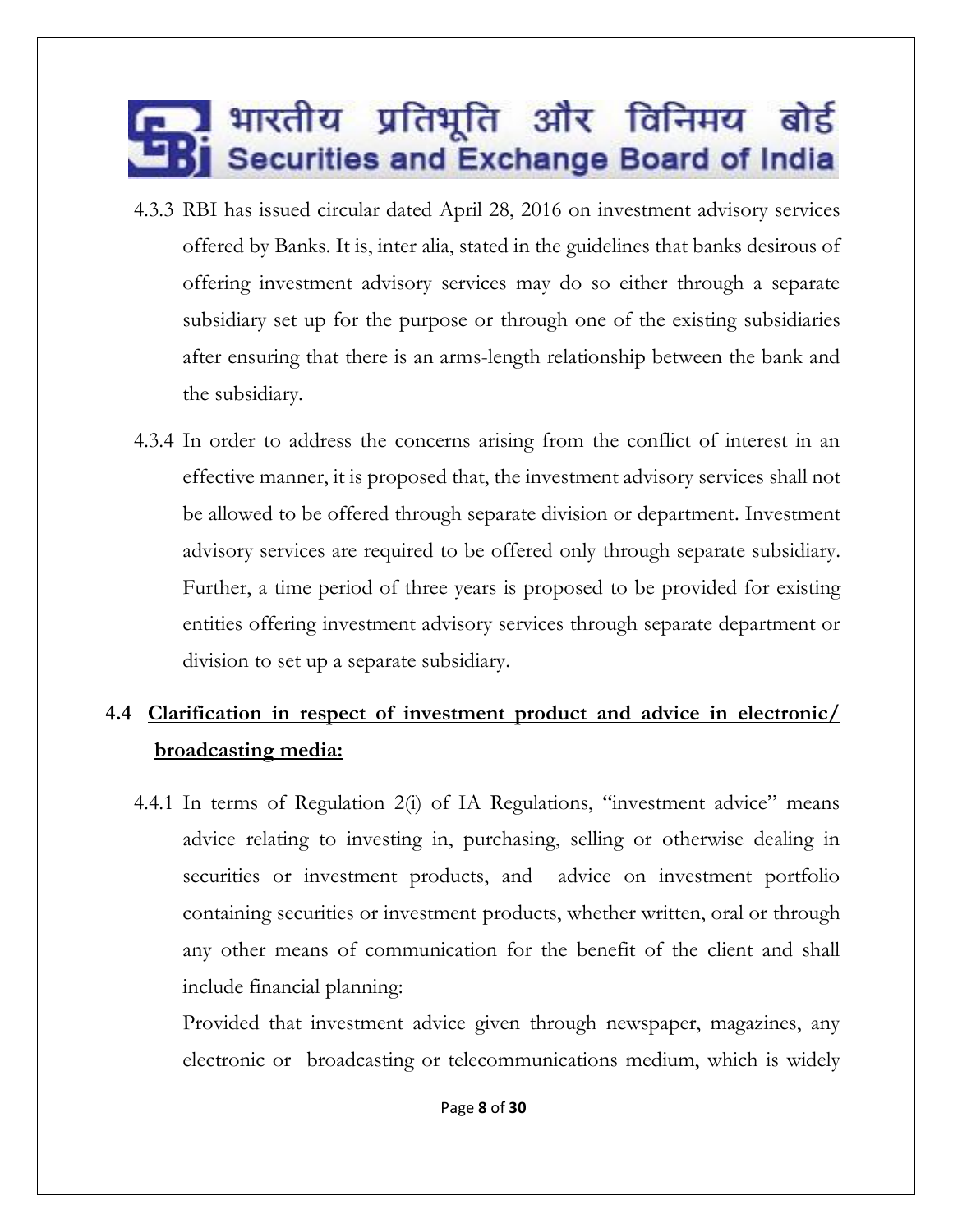available to the public shall not be considered as investment advice for the purpose of IA Regulations.

- 4.4.2 However, the term 'investment products' has not been defined in the IA regulations.
- 4.4.3 It is, therefore, proposed to define the term investment product as, "Investment products shall include all financial instruments that are regulated by any financial sector regulator in India. However, advice exclusively on products in non-securities market which are regulated by sectoral regulators shall be outside the scope of the IA regulations".
- 4.4.4 It is also proposed to clarify that the persons providing investment advice in any electronic or broadcasting or telecommunications medium such as newspaper, magazines, etc. which is available to the public in general shall have to comply with provisions pertaining to recommendations in public media as specified in Regulation 21 of SEBI (Research Analysts) Regulations, 2014.
- 4.4.5 Advising the clients after enrolling/getting the clients registered/subscribed on any public media platform, shall be considered as engaging in providing investment advisory services and accordingly shall be required to comply with the IA Regulations.

#### **4.5 Restriction on providing trading tips**

4.5.1 It is observed that, many persons are engaged in providing/sending the trading tips/securities specific recommendations, etc., using various electronic modes such as bulk short message services (SMSs), e-mails, blogs, internet or through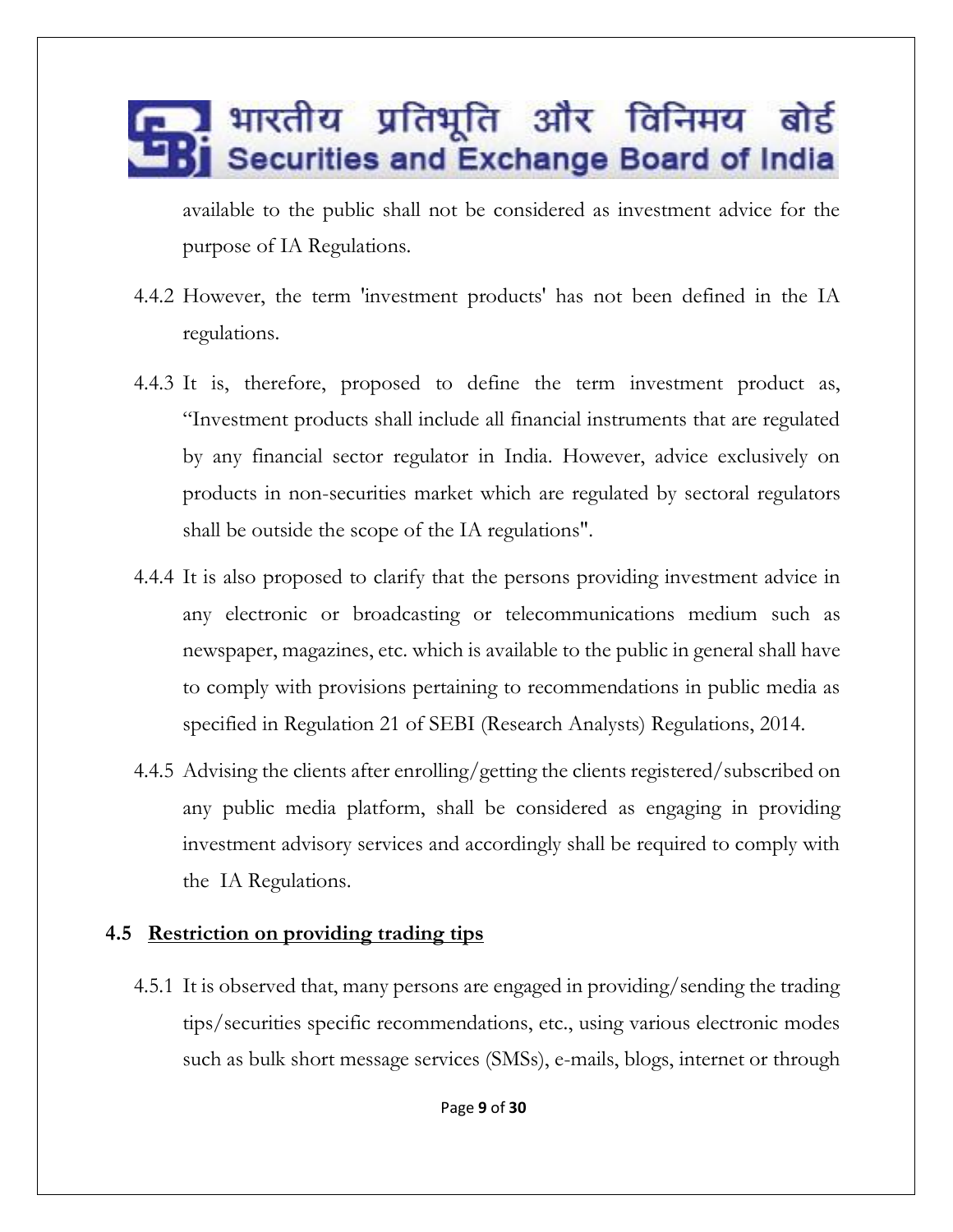any other social networking media such as WhatsApp, ChatOn, WeChat, Twitter, Facebook, etc. The general public is getting attracted or lured by such trading tips, securities specific recommendations and their investment decisions are being influenced by such messages which solicit investments and/ or promise unrealistic returns in the securities market.

- 4.5.2 In order to curb such practice of providing trading tips/messages containing buy/sell/hold recommendations on securities, it is proposed that:
	- a) No person shall be allowed to provide trading tips, stock specific recommendations to the general public through short message services (SMSs), email, telephonic calls, etc. unless such persons obtain registration as an Investment Adviser or are specifically exempted from obtaining registration.
	- b) No person shall be allowed to provide trading tips, stock specific recommendations to the general public through any other social networking media such as WhatsApp, ChatOn, WeChat, Twitter, Facebook, etc. unless such persons obtain registration as an Investment Adviser or are specifically exempted from obtaining registration.
	- c) A provision or clause shall be added in the SEBI (Prohibition of Fraudulent and Unfair Trade Practices Relating to Securities Market) Regulations, 2003 {PFUTP Regulations} to restrict such activities by making necessary amendments to PFTUP Regulations.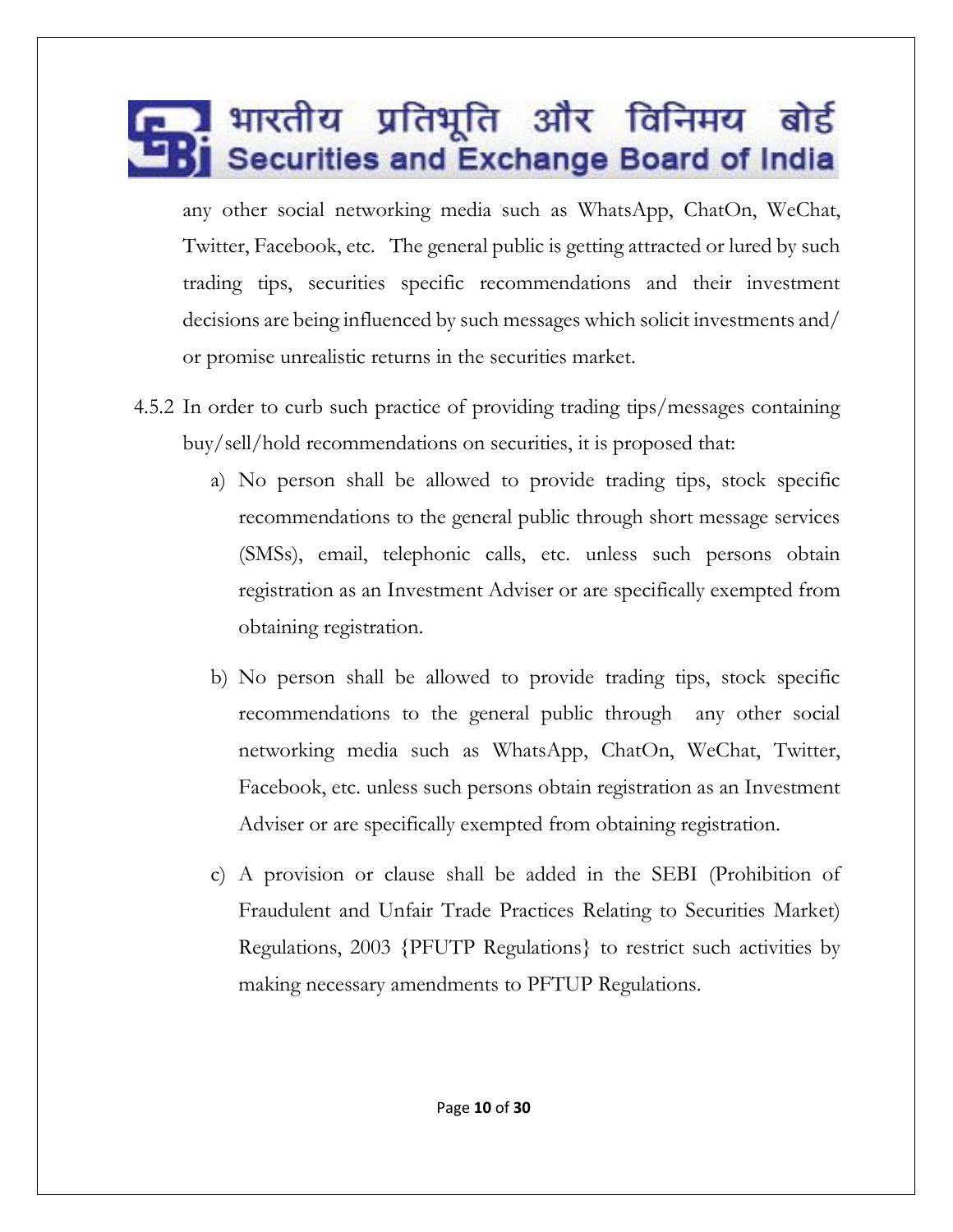#### **4.6 Restriction on offering or organising schemes/competitions/games related to securities market:**

- 4.6.1 It is observed that various entities are offering schemes/competitions/ games/leagues, etc. related to securities market through various modes and/or soliciting public participation thereon. Such schemes/competitions/ games/leagues, etc. are generally based on predicting the price movement of securities and are neither approved nor endorsed by SEBI. There is no recourse available to investors from SEBI with regard to loss in competition, etc.
- 4.6.2 The entities offering such schemes may have vested interest and there is no regulatory obligation on them. In absence of transparency and authenticity in the process being followed, there is a scope for general public getting attracted or lured by such schemes/competitions/games/leagues, etc. The general public may also follow such offerings presuming that entities/ participants possess expertise in predicting securities market or in securities. Further, there is no obligation on the organizer :
	- i. to disclose the actual or potential conflicts of interest to the general public, including any material information or facts that might compromise its objectivity or independence.
	- ii. to ensure that the general public has necessary experience and knowledge to understand the nature and risks involved in the offering.
	- iii. to ensure that the offering is based on the risk tolerance of the general public.
	- iv. to ensure the suitability of the offerings to the general public.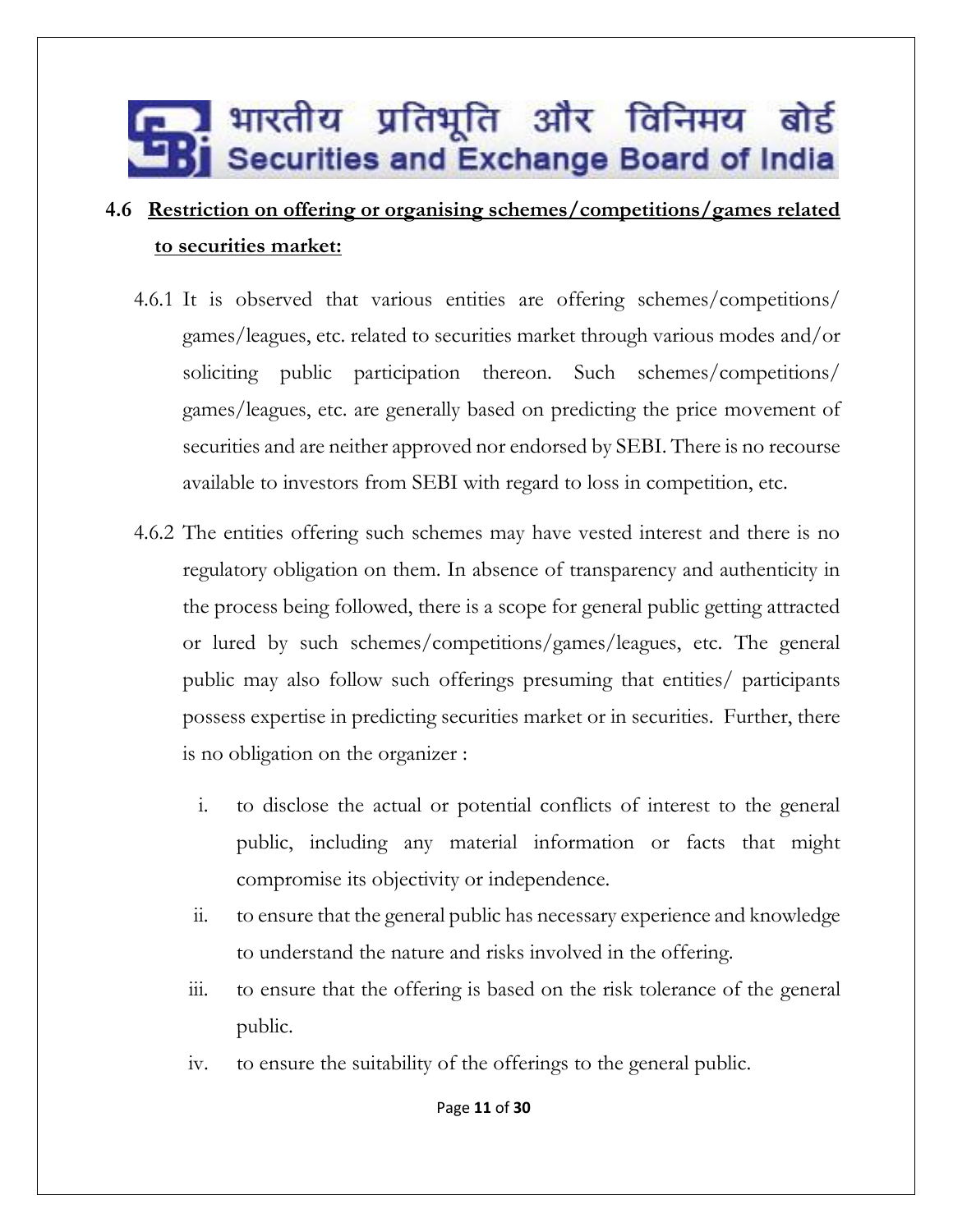- v. to take responsibility of any loss to the general public and for the results obtained.
- 4.6.3 In order to protect the interest of the investors in the securities market and to curb such practice of offering schemes/competitions/games/leagues, etc, it is proposed that:
	- a) No person shall organize or offer any scheme/competition/game/ league on securities or related to securities market.
	- b) A provision or clause shall be added in the SEBI (Prohibition of Fraudulent and Unfair Trade Practices Relating to Securities Market) Regulations, 2003 {PFUTP Regulations}, to restrict such activities by making necessary amendments to PFTUP Regulations.

#### **4.7 Clarification in respect of receipt of consideration:**

- 4.7.1 In terms of IA Regulations, "investment adviser" means any person, who for consideration, is engaged in the business of providing investment advice to clients or other persons or group of persons and includes any person who holds out himself as an investment adviser, by whatever name called.
- 4.7.2 The term consideration is being misinterpreted. The persons engaged in providing investment advisory services without obtaining consideration from the clients directly are of the view that their activity does not fall under the purview of IA Regulations, as they are not taking any consideration from the client being advised.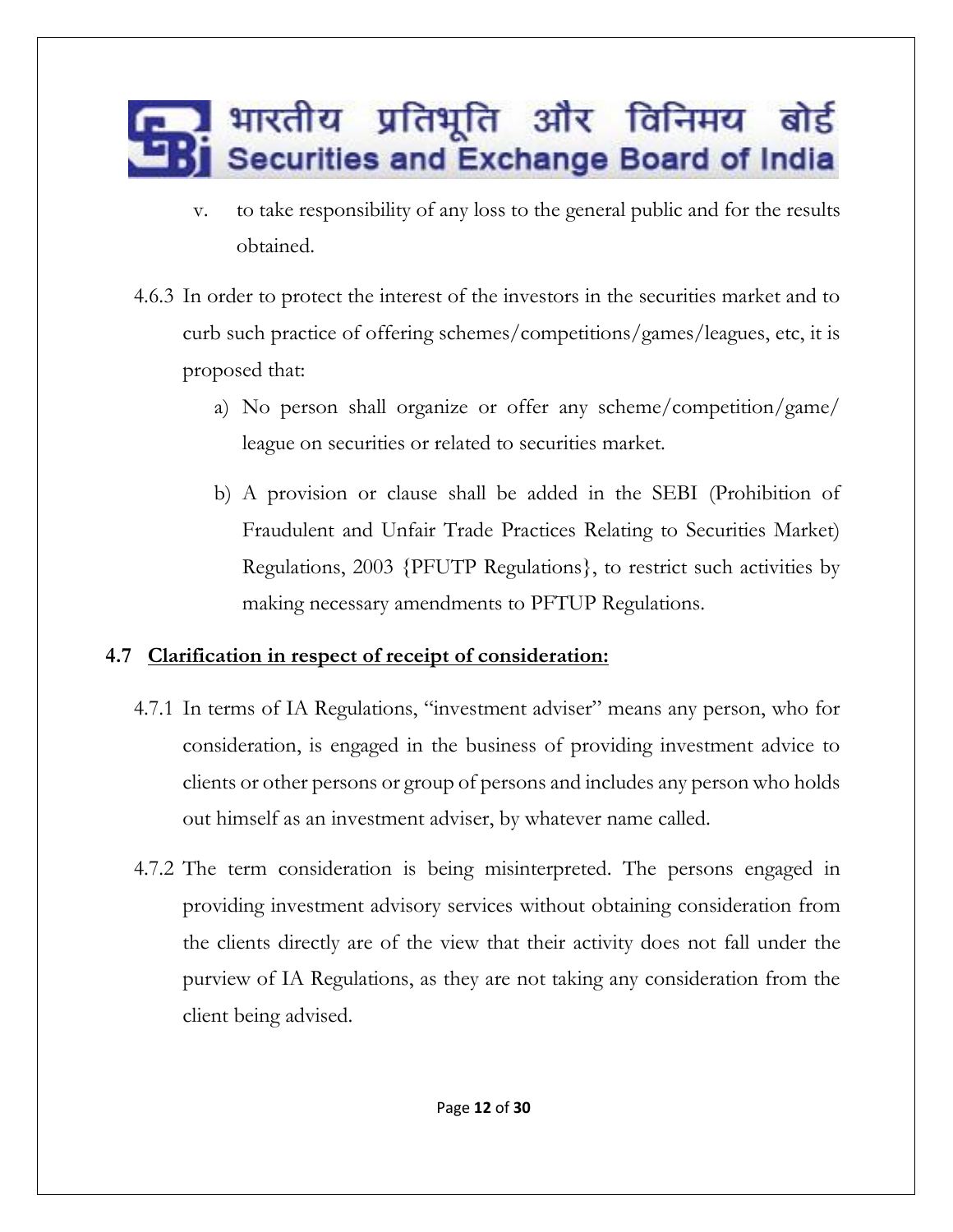4.7.3 It is proposed to clarify that consideration covers all forms of remuneration or compensation including the receipt of any economic benefit, whether in the form of an advisory fee, some other fee relating to the total services rendered, commission received or receivable by an investment adviser or any of its associates or subsidiaries either directly or indirectly in respect of the underlying products or securities for which advice is being provided.

#### **4.8 Clarity between the activities of investment adviser and research analyst:**

- 4.8.1 SEBI (Research Analysts) Regulations, 2014 ("RA Regulations") were notified on September 01, 2014 and came into effect from December 01, 2014.
- 4.8.2 In terms of RA Regulations, "research analyst" means a person who is primarily responsible for, and any associated person who reports directly or indirectly to such a research analyst in connection with, preparation and/or publication of substance of research report or who provides research report or who makes 'buy/sell/hold' recommendation of a security or give price target of a security or offers an opinion concerning public offer or securities that are listed or to be listed and are traded or to be traded in a Indian stock exchange whether or not any such person has the job title of "research analyst" and includes any other entities engaged in issuance of research reports or research analysis.
- 4.8.3 The RA Regulations aimed at specifying the requirements to foster objectivity and transparency in research so that investors get more reliable and useful information for taking informed decisions and promoting reliable research that reflects the independent and unbiased view of research analysts.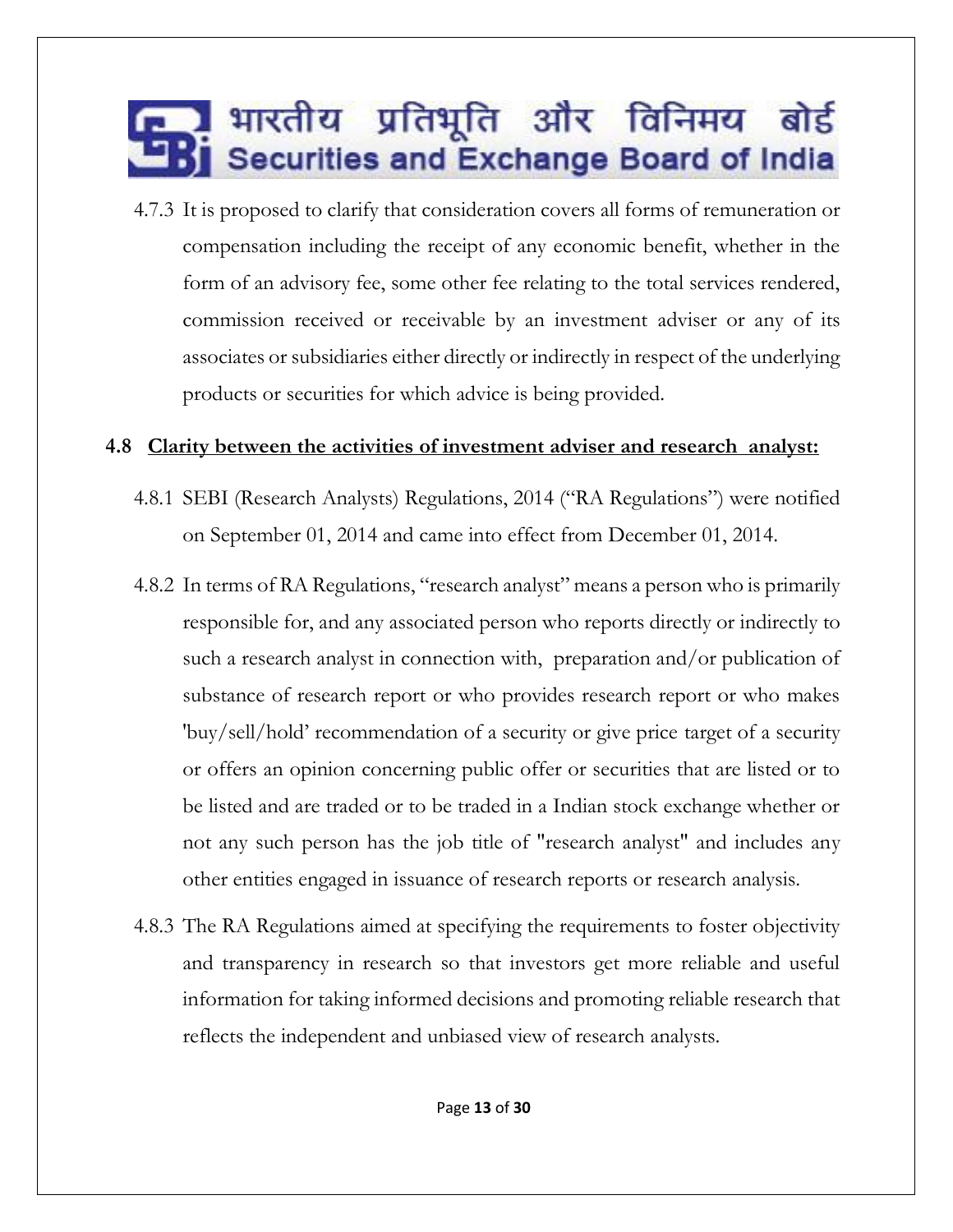- 4.8.4 It is observed that many persons are getting themselves registered as research analyst instead of investment adviser in order to avoid various compliance requirements specified in IA Regulations such as suitability of the recommendation, risk profiling, etc. They are providing stock specific recommendations and/or research services to investors through different subscription packages such as mid cap, small cap, sector specific research. In such cases, they are sending recommendations only through SMSs or e-mails and are not sending the research report with disclosures as specified in RA Regulations to the clients. The responsibility to choose the appropriate package lies with the subscriber/client. It is difficult for retail investors to understand whether the said subscription package is suitable for them and whether it is in their best interest.
- 4.8.5 In order to provide clarity with regard to the research services provided by research analyst or research entity, it is proposed that:
	- a) Research Analysts or research entity shall provide the research report to all class of clients at the same time. A research report shall not be made available selectively to internal trading personnel or a particular client or class of clients in advance of other clients.
	- b) Investors, either directly or with the help of registered investment adviser, can take an informed decision whether the recommendations given in the research report are suitable for his/her risk profile.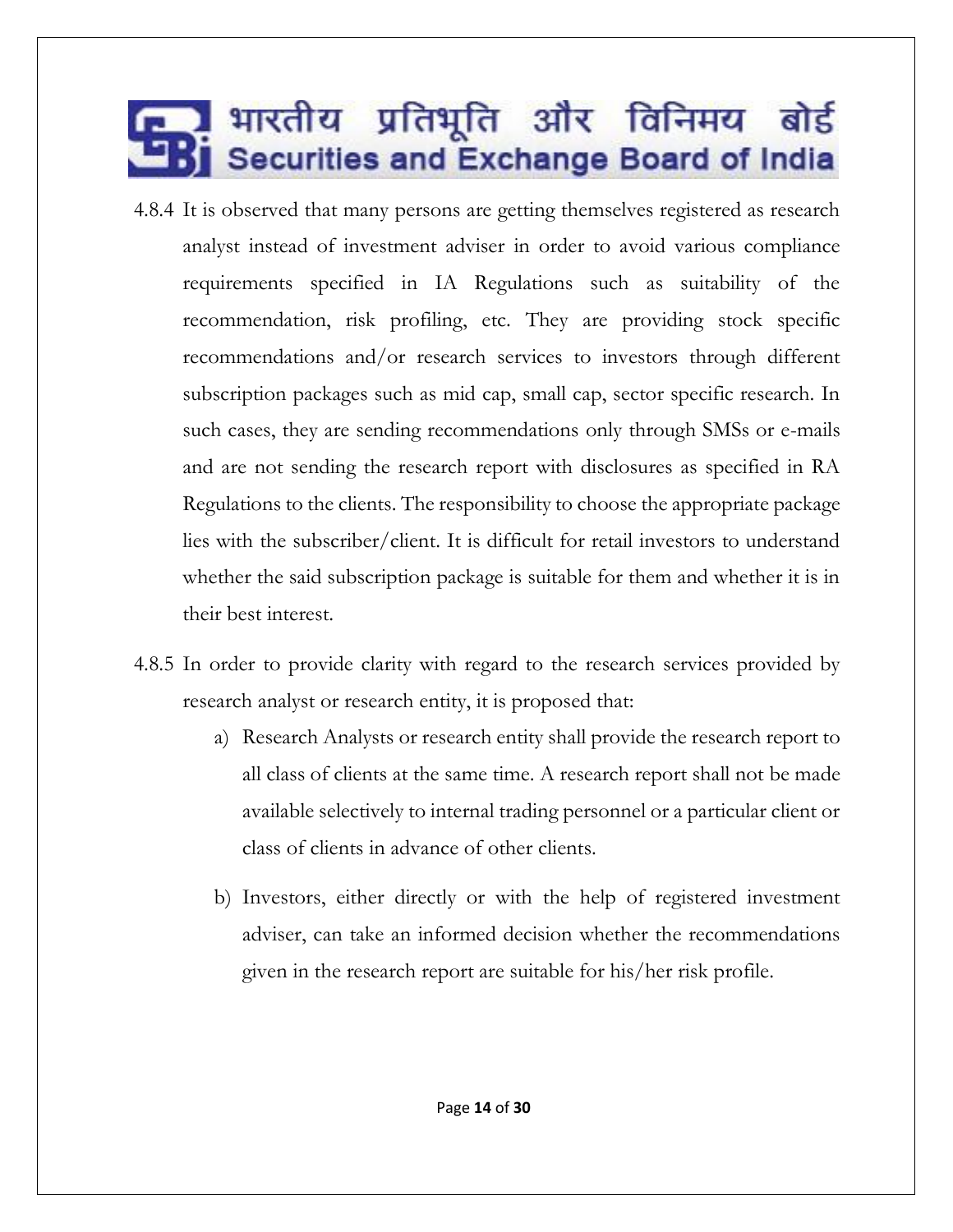- c) Research Analysts providing research services to retail clients for a separate fee through various packages shall act in the best interests of the clients and shall also ensure that the research service offered to the investor is based on overall financial situation and investment objectives of the client. They shall act in fiduciary capacity and shall comply with the requirements specified in Chapter III of IA Regulations.
- d) The research services offered by registered research entities shall be considered as incidental to their primary activity when there is no separate fee or consideration being charged from client.
- e) Making 'buy/sell/hold' recommendation on a security by providing entire research report, shall continue to be regulated under RA Regulations.

#### **4.9 Applicability of risk profiling and suitability requirement for non-individual investors:**

- 4.9.1 In terms of IA Regulations, it is mandatory to conduct risk profiling for all category of clients. The current provisions do not differentiate between retail individual investors and non-individual investors such as corporate, institutional, etc. It is difficult to comply with risk profiling requirements in case of non-individual investors, because of the following reasons:
	- i. Some of the prescribed factors for risk profiling may not be applicable to non-individual investors
	- ii. Assessment of a non-individual investor's ability to accept the risk of loss and ability to absorb such loss requires specialized skills beyond the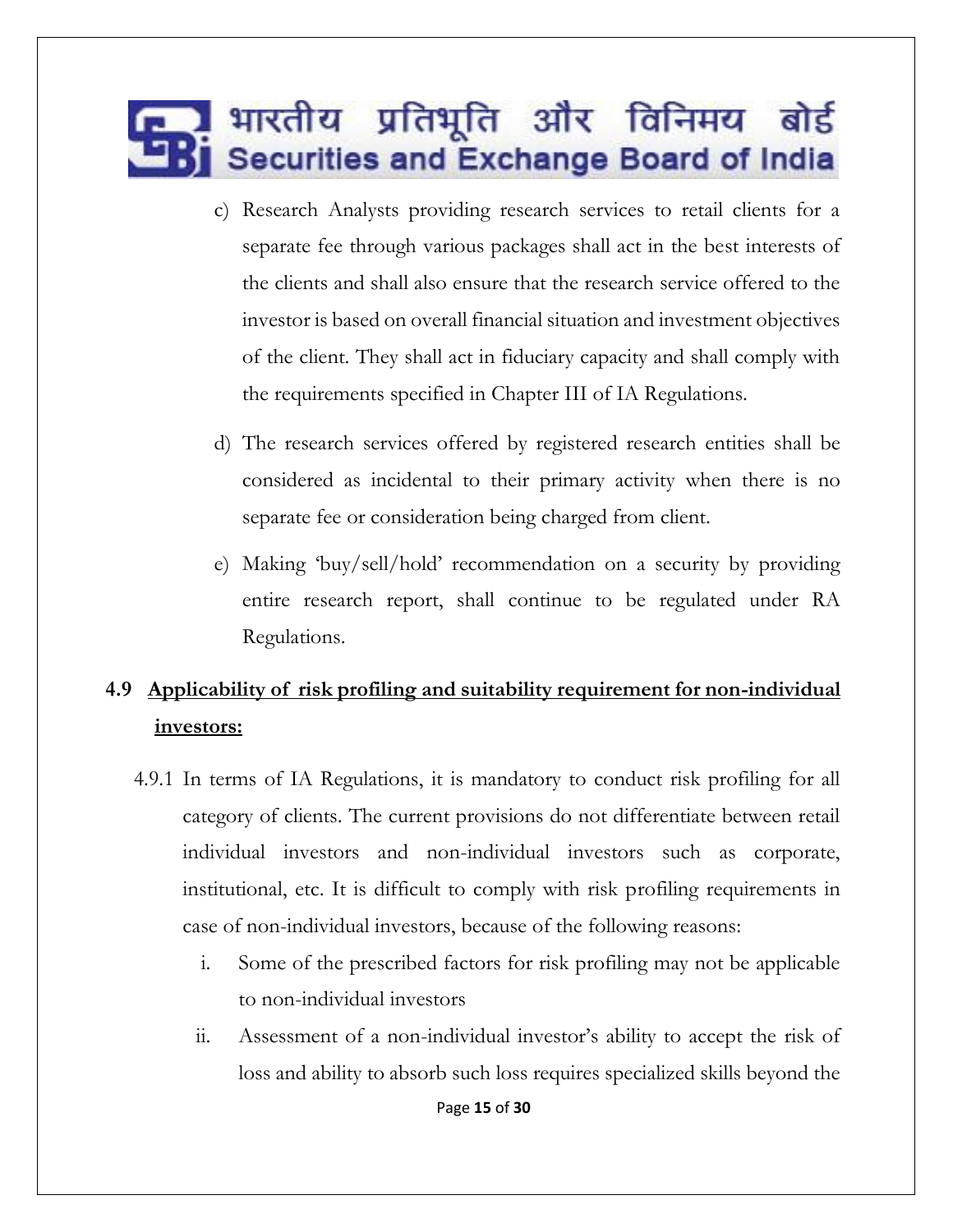core skills of Investment Advisors and accordingly may not be implemented with the rigour desired. Moreover such assessment is typically undertaken by the management of non-individual entity.

- iii. A non-individual client cannot be administered a psychometric assessment of risk tolerance.
- 4.9.2 It is, therefore, proposed that assessment of risk profile and suitability of the advice being provided is mandatory for individual investors. For non-individual investors such as institutional/corporate clients, risk profiling and suitability of the advice being provided shall be mandatory only when the investment advice is related to complex financial products such as investment in derivatives, complex structured products, etc.

#### **4.10 Clarity on the compliance audit requirement**

- 4.10.1 In terms of Regulation 19 (3) of IA Regulations, an investment adviser shall conduct yearly audit in respect of compliance with these regulations from a member of Institute of Chartered Accountants of India or Institute of Company Secretaries of India.
- 4.10.2 In order to provide clarity in respect of compliance audit requirement, it is proposed that the compliance audit shall be completed within 3 months after the end of financial year and adverse observances or comments, if any, shall be brought to the notice of SEBI.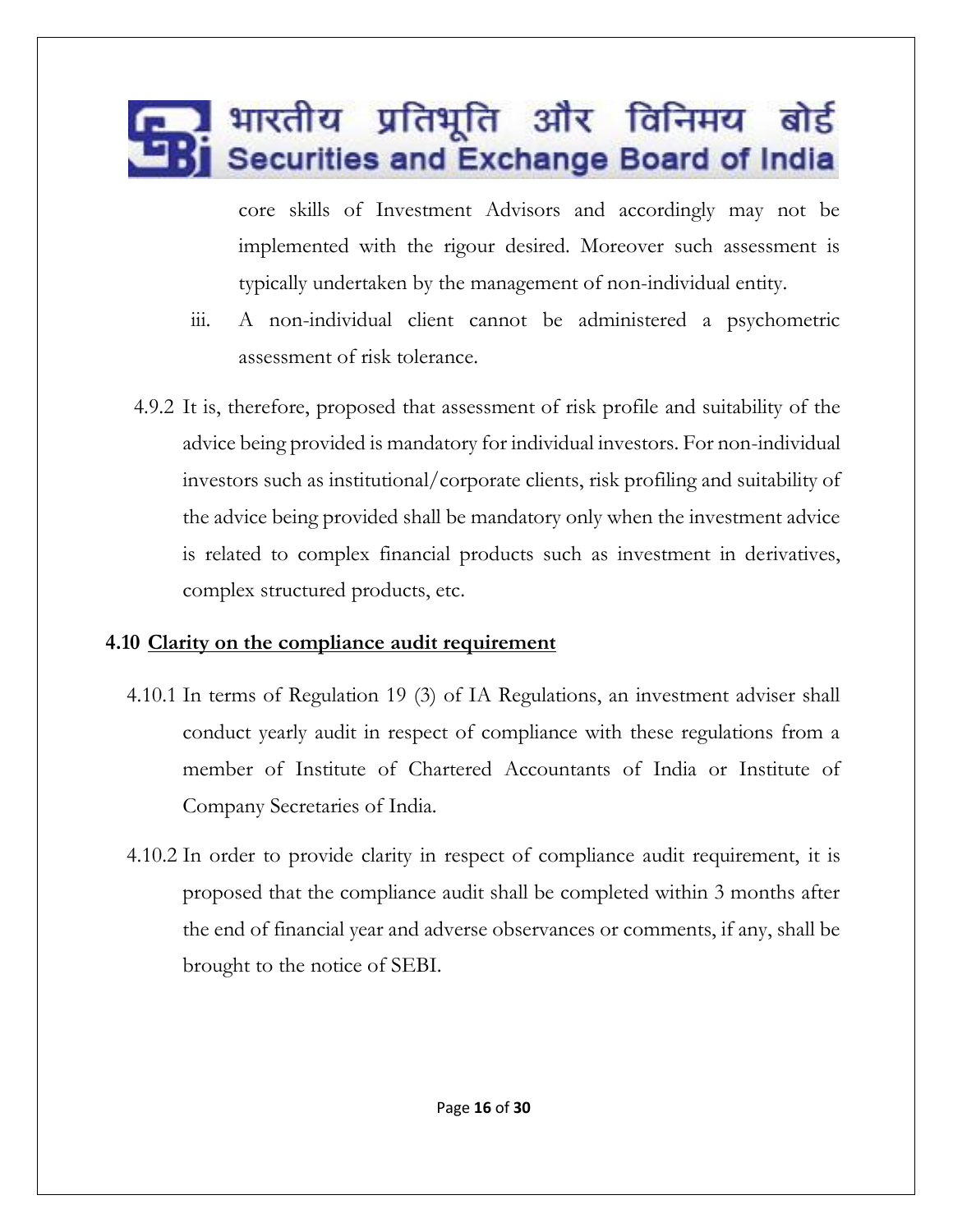#### **4.11 Clarity on mode of acceptance of fee:**

- 4.11.1 In terms of IA Regulations, investment adviser shall ensure that fees charged to the clients is fair and reasonable. IA Regulations do not specify the mode of payment of fee. It is observed that many investment advisers are receiving advisory fee in the form of cash deposit.
- 4.11.2 It is, therefore, proposed that an investment adviser shall accept fees strictly by account payee crossed cheque / demand draft or by way of direct credit into the bank account through NEFT/ RTGS/IMPS or any other mode allowed by RBI.

#### **4.12 Requirement of providing 'Rights and Obligations' document to the clients**

- 4.11.1 Under the existing framework, investment advisers are required to maintain copies of agreements with clients, if any. However, entering into agreement or providing any document clearly specifying the terms and conditions of the advisory services offered is not mandatory.
- 4.11.2 In order to clearly define the terms and conditions of the service, it is proposed that an investment adviser shall, at least two days prior to onboarding the clients, provide 'Rights and Obligations' document to the clients stating the interse relationship and terms and conditions of investment advisory services offered, which shall be binding on investment adviser and its clients. The 'Rights and Obligations' document shall, inter alia, contain the following: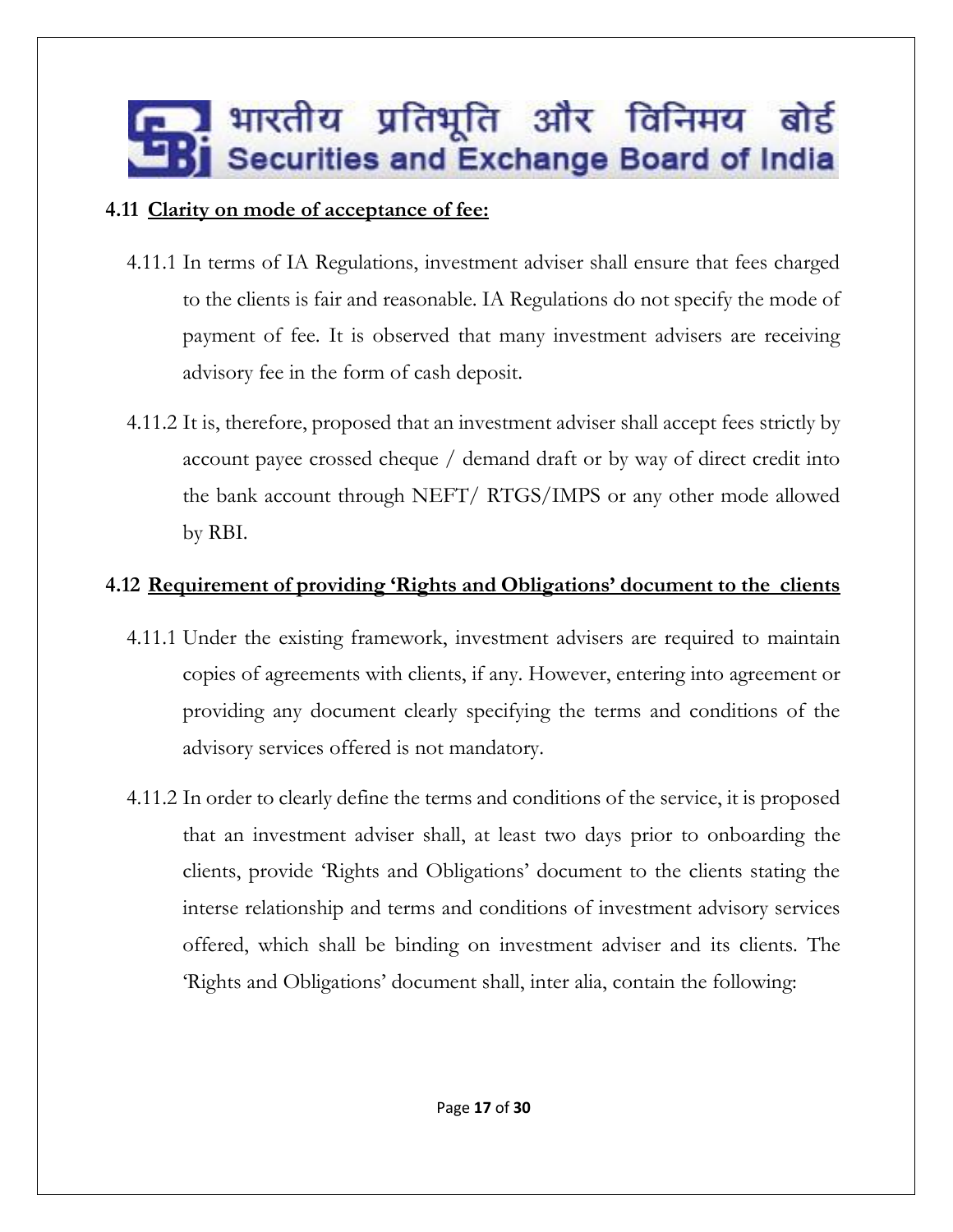#### **a. General Obligations of the Investment Adviser:**

- i. The investment adviser shall act in a fiduciary capacity towards its clients and shall disclose all conflicts of interests as and when they arise;
- ii. The investment adviser shall provide suitable investment advice to the client which is in best interest of the client after assessing risk profile of the client;
- iii. The investment adviser shall disclose the following information /details to the client before accepting advisory fee from the client:
	- a. Scope of services to be provided by the investment adviser subject to the activities permitted under IA Regulations;
	- b. type of instruments for which advice is proposed to be provided;
	- c. tenure of the services;
	- d. fees payable to the investment adviser and the quantum and manner thereof;
	- e. Disclosure on performance fee, if any;
	- f. risks involved;
	- g. liabilities and obligations relating to advisory services;
	- h. Disciplinary history;
	- i. Settlement of grievances/disputes and provision for arbitration;
	- j. any other information relevant to IA Regulations.
- iv. The investment adviser shall clearly and concisely state the terms and conditions of investment advisory services being provided for easy understanding of the potential client.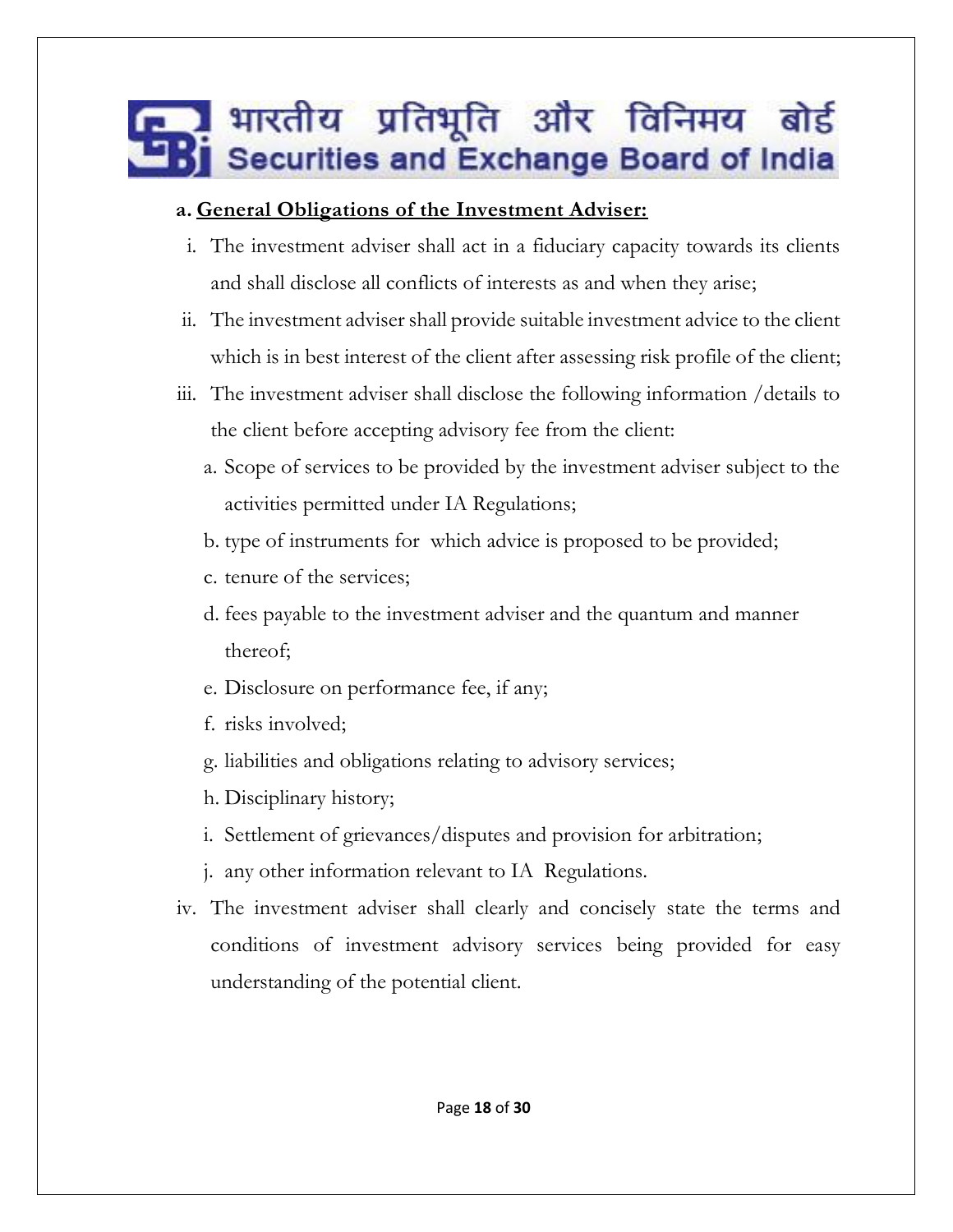- v. The investment adviser shall charge an agreed fee from the clients for rendering investment advisory services without guaranteeing or assuring, either directly or indirectly, any return.
- vi. The 'Rights and Obligations' document shall contain the following risk factors:
	- a. investments in securities are subject to market risks and there is no assurance or guarantee that the objective of the investments will be achieved.
	- b. past performance of the investment adviser does not indicate its future performance.
- vii. The investment adviser shall obtain an acknowledgement from the client that he has read and understood the terms and conditions of the advisory services and fee structure.

#### **b.Dispute Resolution**

- i. The investment adviser shall provide the client with the relevant contact details of the designated person who is responsible for dispute resolution including the name, telephone number and e-mail id.
- ii. Details of the SCORES URL may also be provided for lodging complaint with SEBI.
- iii. The investment adviser shall co-operate in redressing grievances of the client in respect of advisory services.
- iv. The client and the investment adviser shall refer any claims and/or disputes, to arbitration in accordance with the Arbitration and Conciliation Act, 1996.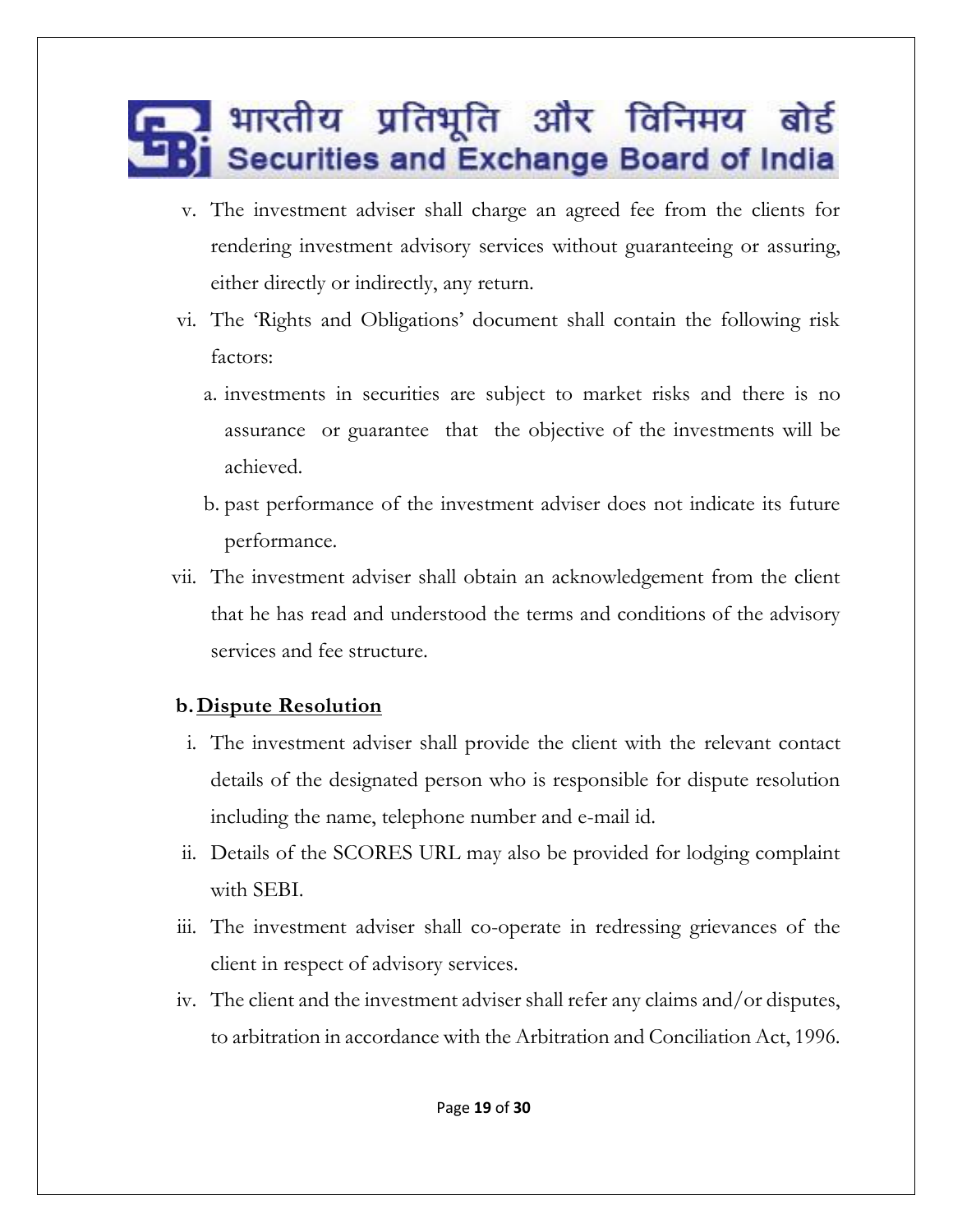#### **c. Termination of Relationship**

- i. The relationship between the investment adviser and the client shall be terminated if the registration as an investment adviser is cancelled by SEBI for any reason including voluntary surrender of registration, death, expulsion, etc.
- ii. The investment adviser and the client shall be entitled to terminate the relationship between them after giving notice in writing of not less than one month to the other party. Notwithstanding any such termination, all rights, liabilities and obligations of the parties arising out of or in respect of transactions entered into prior to the termination of this relationship shall continue to subsist and vest in/be binding on the respective parties or his/its respective heirs, executors, administrators, legal representatives or successors, as the case may be.
- iii. In case the clients are not satisfied with the services being provided by the investment adviser and want to terminate/ stop the advisory services or the investor adviser is unable to provide the advisory services, either party shall have a right to terminate the advisory relationship at any time subject to refund of the proportionate advisory fee.

The investment adviser can add additional clauses in the 'Rights and Obligations' document which are not in contravention with the aforesaid clauses and provisions and circulars issued under IA regulations.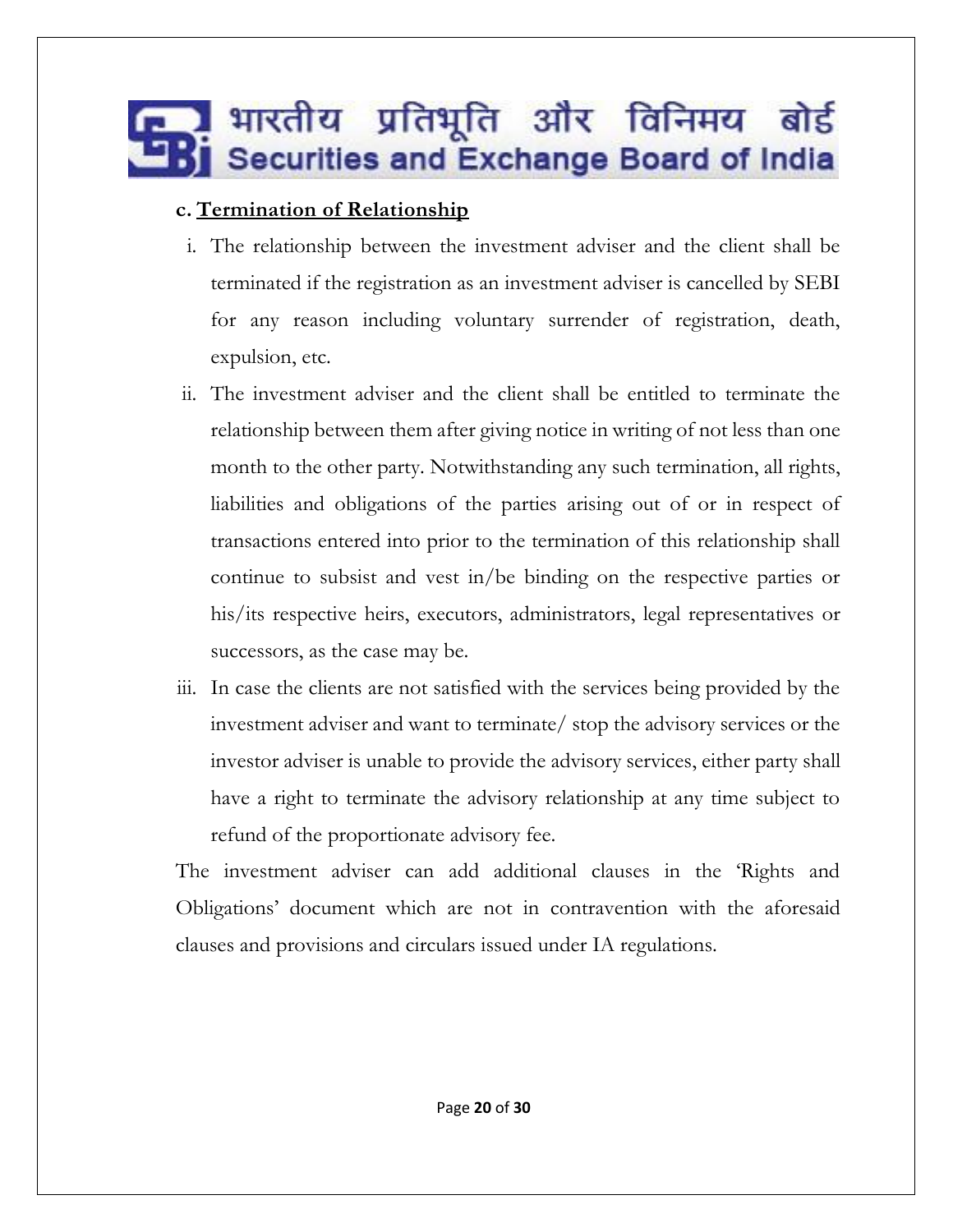#### **4.13 Advertisement Code:**

- 4.13.1 Under the existing framework, there are no guidelines to be followed by any person including investment advisors while issuing advertisements. The advertisements, generally, solicit investments and/ or promise unrealistic returns in the securities market and may attract the general public and/or influence their investment decisions.
- 4.13.2 It is proposed that the following advertisement code shall be followed by any person including investment adviser:
	- a. An advertisement issued for investor solicitation and/or motivating investors to trade or invest in the securities or in securities related market shall not contain any untrue statement of a material fact or is otherwise false or misleading.
	- b. An advertisement shall be truthful, fair and clear and shall not contain any statement, promise or forecast which is untrue or misleading. An advertisement shall be considered to be misleading, if it contains:
		- i. Statements made about the performance or activities of the advertiser in the absence of necessary explanatory or qualifying statements, which may give an exaggerated picture of the performance or activities, than what it really is.
	- ii. An inaccurate portrayal of the past performance or portrayal in a manner which implies that past gains or income will be repeated in future.
	- c. No person shall circulate or distribute an advertisement that:
	- i. Refers to any kind of performance assurance or guarantee.

Page **21** of **30**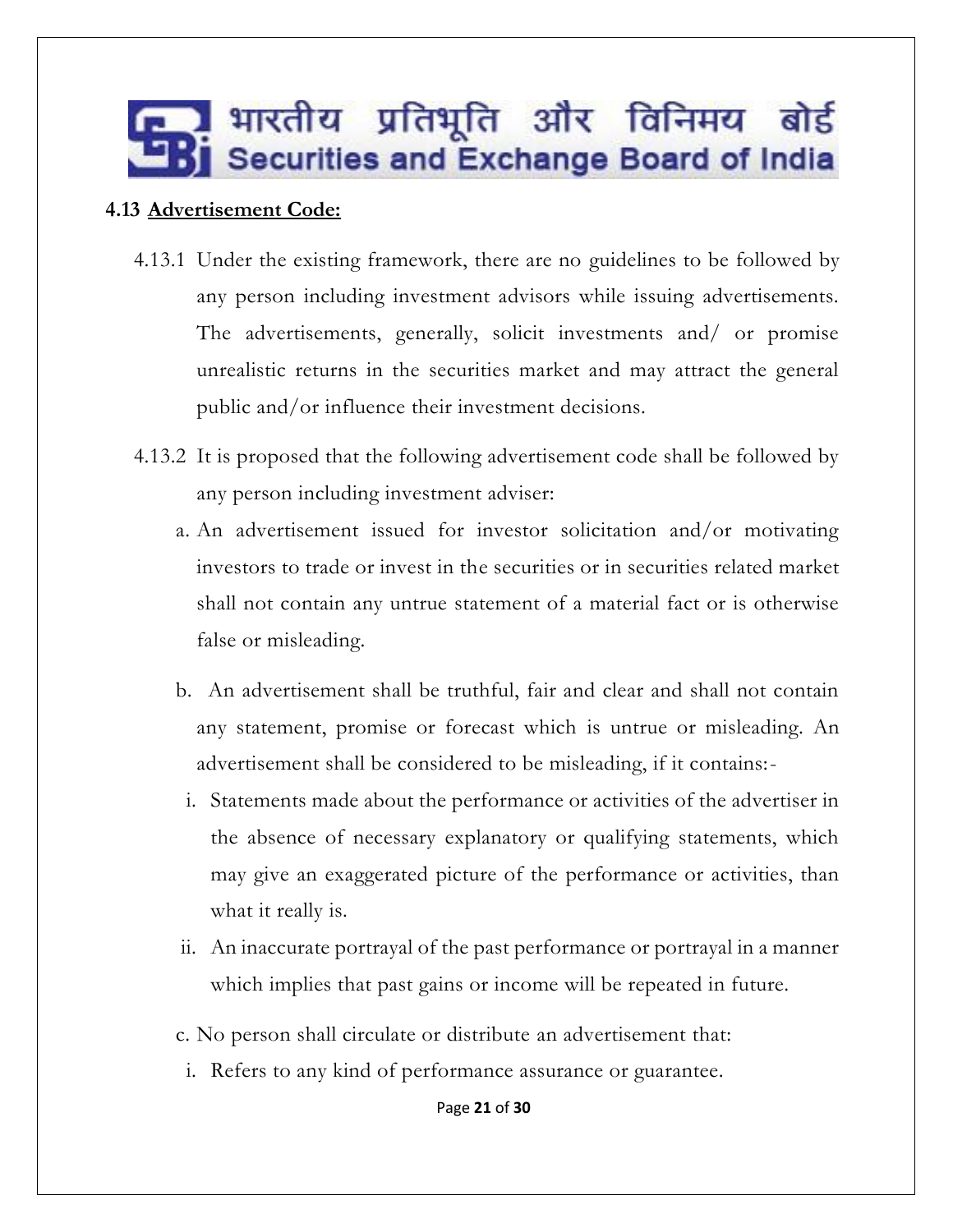- ii. Refers to any testimonial about the services;
- iii. Refers to past specific recommendations, which were or would have been profitable to any person, except under specified circumstances;
- iv. Represents that any graph, chart, formula or other device can, in and of itself, be used to determine which securities to buy or sell or when to buy or sell them, without disclosing the limitations thereof and the difficulties with respect to its use; or
- v. Refers to any report, analysis, or service as free, unless it actually is free and without condition or obligation.
- vi. Contains information, the accuracy of which is dependent on assumptions.
- d. The advertisement shall not be so designed in content and format or in print as to be likely to be misunderstood, or likely to disguise the significance of any statement. Advertisement shall not contain statements which directly or by implication or by omission mislead the investor.
- e. As the investors may not be sophisticated in legal or financial matters, care shall be taken that the advertisement is set forth in a clear, concise and understandable manner. Extensive use of technical or legal terminology or complex language and the inclusion of excessive details which may detract the investors shall be avoided.
- f. No person shall be allowed to provide trading tips, stock specific recommendations to the general public through short message services (SMSs), email, telephonic calls, etc. unless such persons obtain registration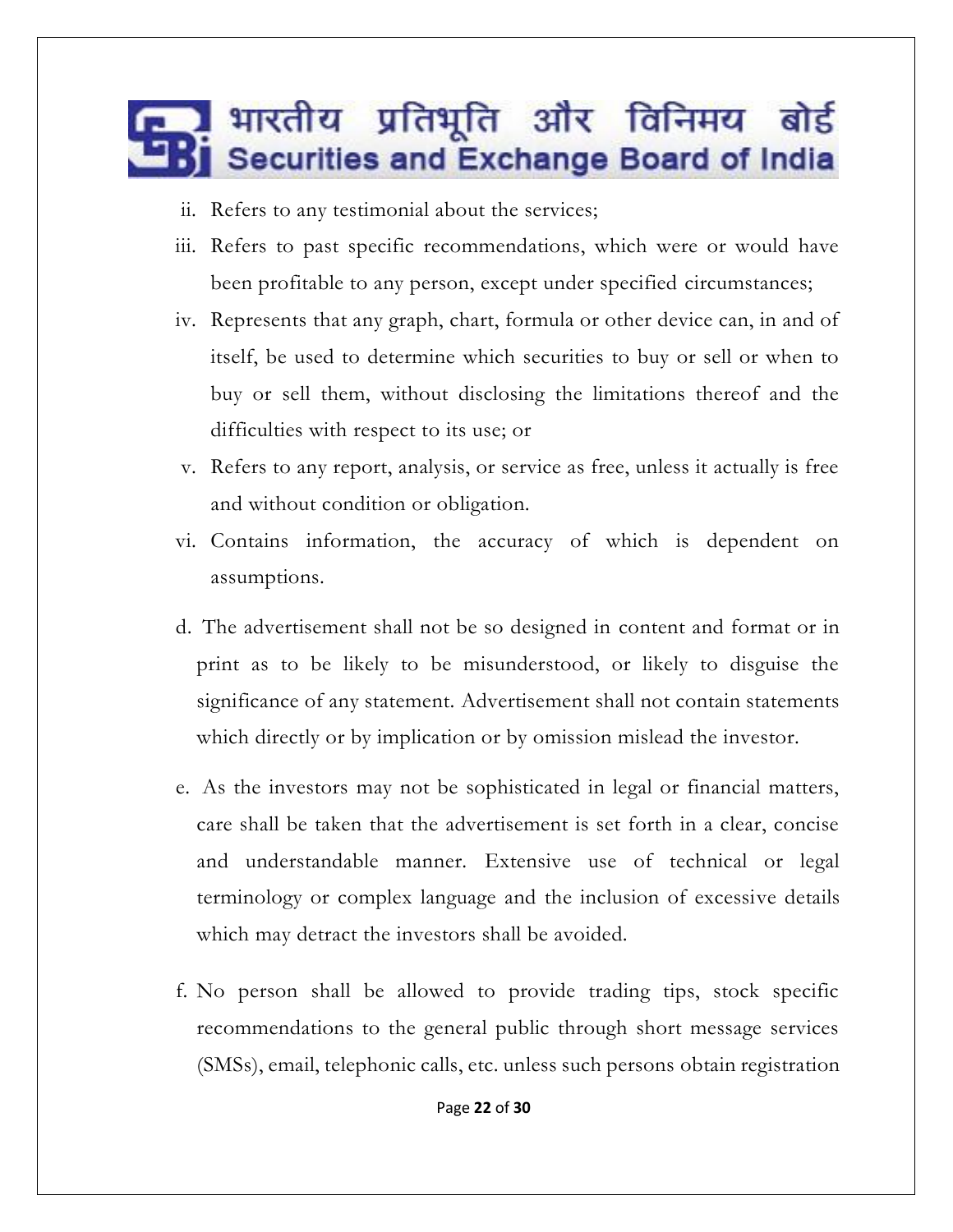as an Investment Adviser or is specifically exempted from obtaining registration.

- g. No person shall be allowed to provide trading tips, stock specific recommendations to the general public through any other social networking media such as WhatsApp, ChatOn, WeChat, Twitter, Facebook, etc. unless such persons obtain registration as an Investment Adviser or is specifically exempted from obtaining registration.
- h. No person shall organize or offer any scheme/competition/game/league on securities or related to securities market*.*
- i. The copy of advertisement shall be retained for a period of five years.

#### **4.14 Display of details on website**

- 4.14.1 It is observed that many investment advisers are providing investment advisory services through websites without disclosing their details in a proper manner and thereby creating confusion to the investors with regard to authenticity of their registration.
- 4.14.2 It is, therefore, proposed that all investment advisers shall display more prominently their name as registered with SEBI, registration number, validity of registration, own logo, if any, and complete address with telephone numbers on its portal /web site, if any, notice / display boards, advertisements, publications, know your client forms, client agreements and correspondences with the clients.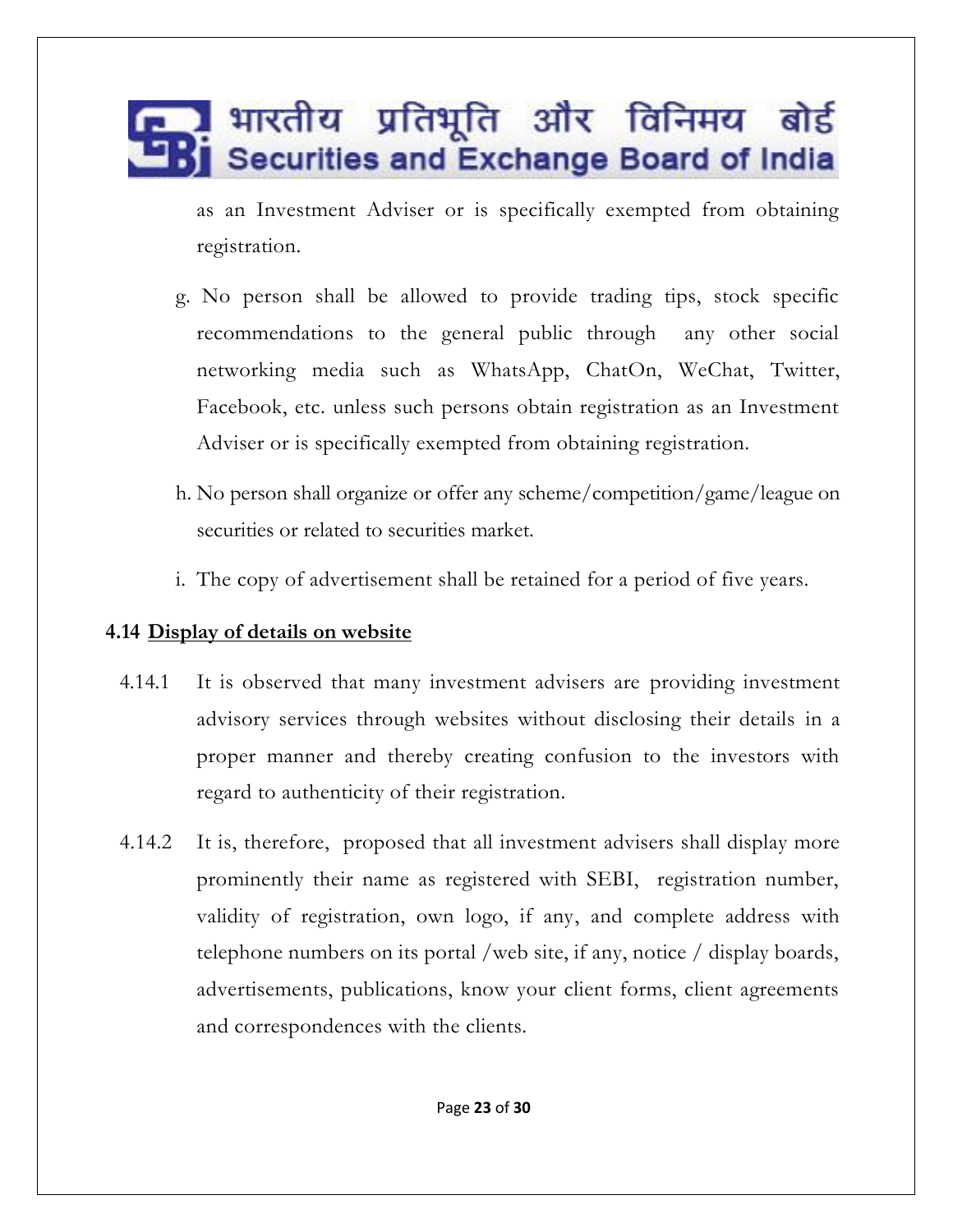#### **4.15 Restriction on providing free trial trading tips.**

- 4.15.1 It is observed that many investment advisers are engaged in providing free trial trading trips for two to three days to prospective clients without considering whether such advice is suitable to them.
- 4.15.2 Such free trial services are being provided to the prospective clients without any thorough analysis of their needs and without considering the risk profile of the client and suitability of the product and the same may not be in their best interest.
- 4.15.3 In order to curb the practice of providing free trial trading tips, it is proposed that investment adviser shall not be allowed to provide free trial of trading tips to prospective clients.

#### **4.16 Online Investment Advisory Services and Use of Automated Tools**

- 4.16.1 Robo advisors are essentially wealth management companies providing an automated support for all financial advisory services without any human intervention. Be it trading, investment, portfolio rebalancing or tax saving, the robo advisors can help investors without any human interference. It works with a pre-defined algorithm and analytics, and calculates the best returns and plans for each individual as per his requirements and preferences.
- 4.16.2 In the United States of America, they are regulated just like independent advisers who set up offices and meet clients on a regular basis - they typically register with the U.S. Securities and Exchange Commission and are deemed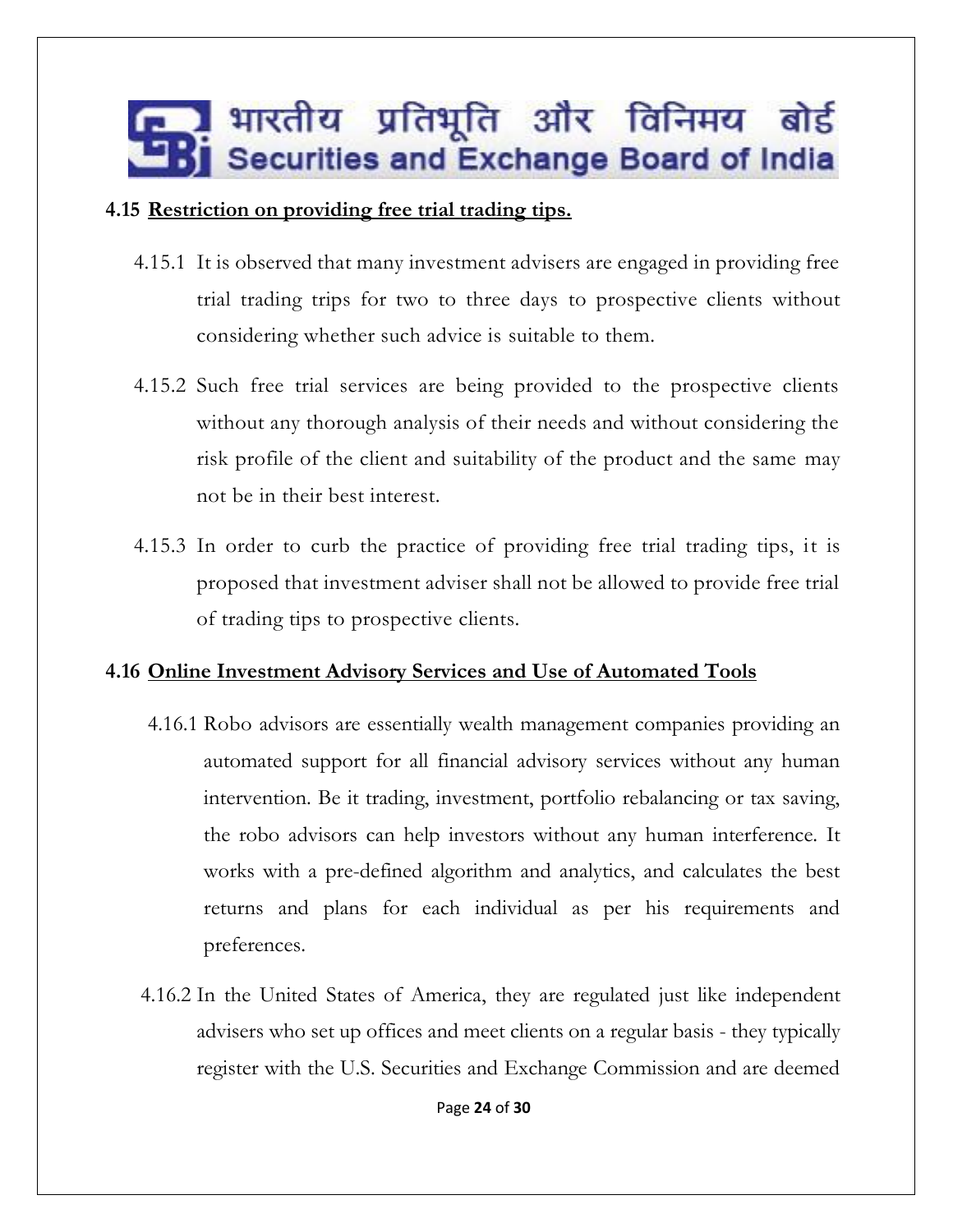"fiduciaries" who must put their clients' interests above their own. In India, automated financial advisory services are provided by some companies mainly assisting mutual fund investors in designing their portfolio.

- 4.16.3 Further, IOSCO has published a report on the IOSCO Social Media and Automation of Advice Tools Surveys. It is inter alia stated in the said report that:
	- i. From an intermediary's perspective, providing customers advice through an automated means presents an opportunity to formulate and deliver advice in a cost effective way.
	- ii. There is a spectrum of Internet-based automated investment selection tools being used today. At a basic level, there are simple financial planning models that are offered on intermediaries' web-sites. A second level of tools provides a list of securities, investment funds or model portfolios that may be considered low, medium, or high risk for investors to choose from based on the customer's risk appetite but without detailed information about the individual customer. A third level of tools allows an intermediary or customer to indicate an investment goal and input personalized investor information such as age, financial condition, and risk tolerance and run simulations to estimate the probability the customer will meet his/her objective with their current portfolio. Many of these tools then produce a recommended asset allocation (e.g., 50% large cap, 25% small cap, 25% bonds) to address investment allocations. More sophisticated tools may then generate either a more general or specific list of securities or model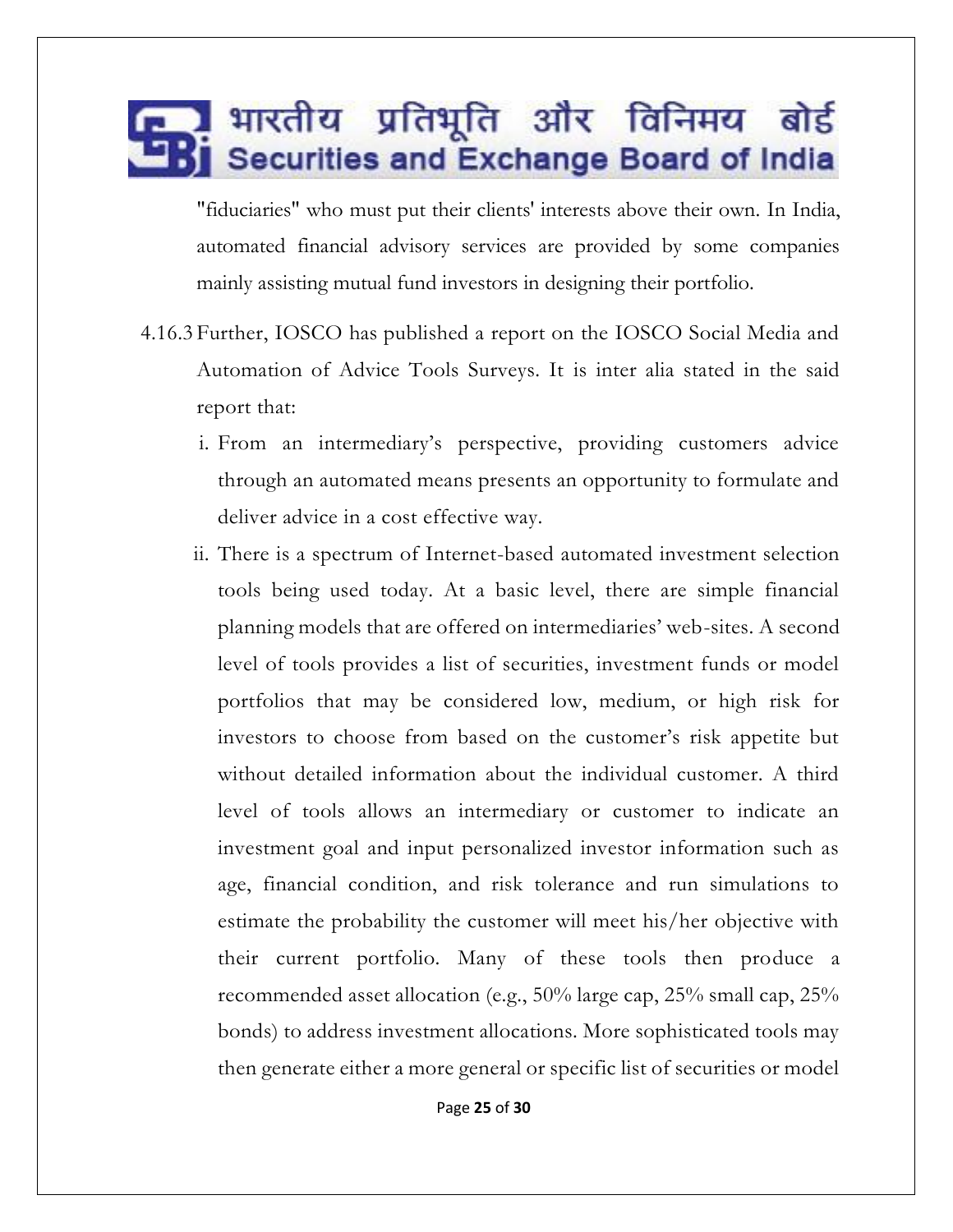portfolios that a market intermediary could recommend or that the investor could choose to buy to meet his/her investment goal. In summary, there are a wide variety of automated tools available today, and it is reasonable to expect more in the future.

- iii. Some intermediaries generally use automated tools to assess a customer's profile before making investment recommendations, including assisting with suitability and know your customer requirements. Accordingly, a firm's automated tools typically take into account a wide variety of factors including a customer's age, income, educational level, time horizon, investing experience, risk tolerance, investment objectives and current assets. Some intermediaries use automated tools for, among other things, portfolio margining, surveillance and monitoring of intermediaries' interactions with customers, and providing an objective and consistent approach to customer interactions.
- 4.16.4 Under IA Regulations, there is no express prohibition for use of automated advice tools by SEBI registered investment advisers. The risk profiling of the investor is mandatory and all investments on which investment advice is provided shall be appropriate to the risk profile of the client. IA regulations have also specified that where tools are used for risk profiling, it should be ensured that the tools are fit for the purpose and any limitations are identified and mitigated. The records pertaining to risk profiling and risk assessment of the client and suitability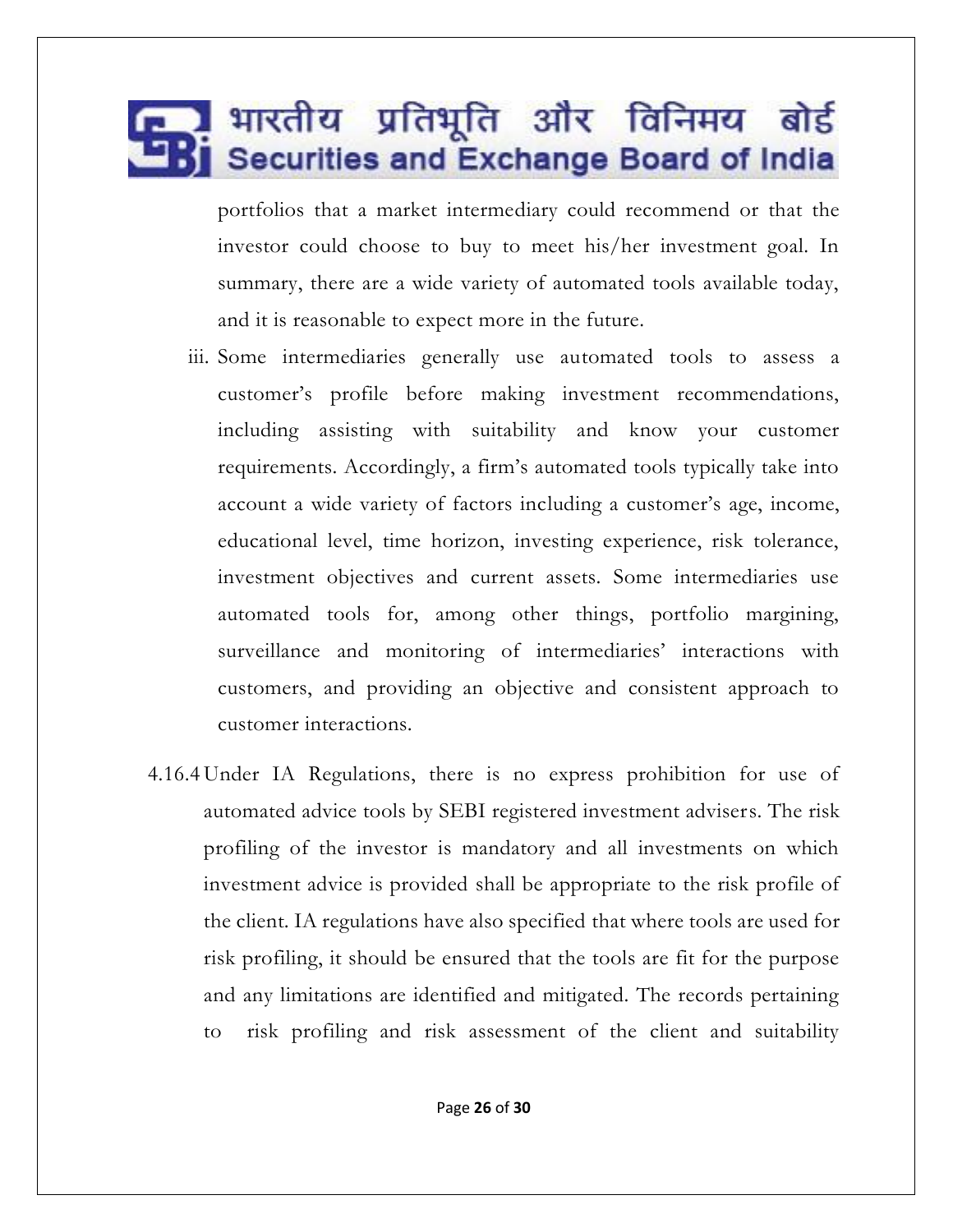assessment of the advice being provided shall have to be maintained by the investment adviser for a period of five years.

- 4.16.5 It is proposed that the investment advisers providing online investment advisory services using automated tools, shall ensure the following compliance requirements in addition to the compliance with the existing provisions of IA Regulations:
	- i. ensuring that the automated tools used are fit for the purpose;
	- ii. robust systems and controls to be in place to ensure that any advice made using the tool is in the best interest of the client and suitable for the clients;
	- iii. automated tool is to be used only for the target clients, for which it is designed;
	- iv. disclosure to the clients in relation to how the tool works and its limitations of the outputs it generates;
	- v. comprehensive system audit requirements are put in place;
	- vi. Investment adviser using the tool shall be held responsible for the advice;
	- vii. The automated tools used by the advisers shall also be subject to audit and inspection.

#### 4.17 **Recognition to Chartered Financial Analyst Charter Programfrom CFA Institute:**

4.17.1 In terms of Regulation 7 (1) of IA regulations, an individual registered as an investment adviser under IA Regulations and partners and representatives of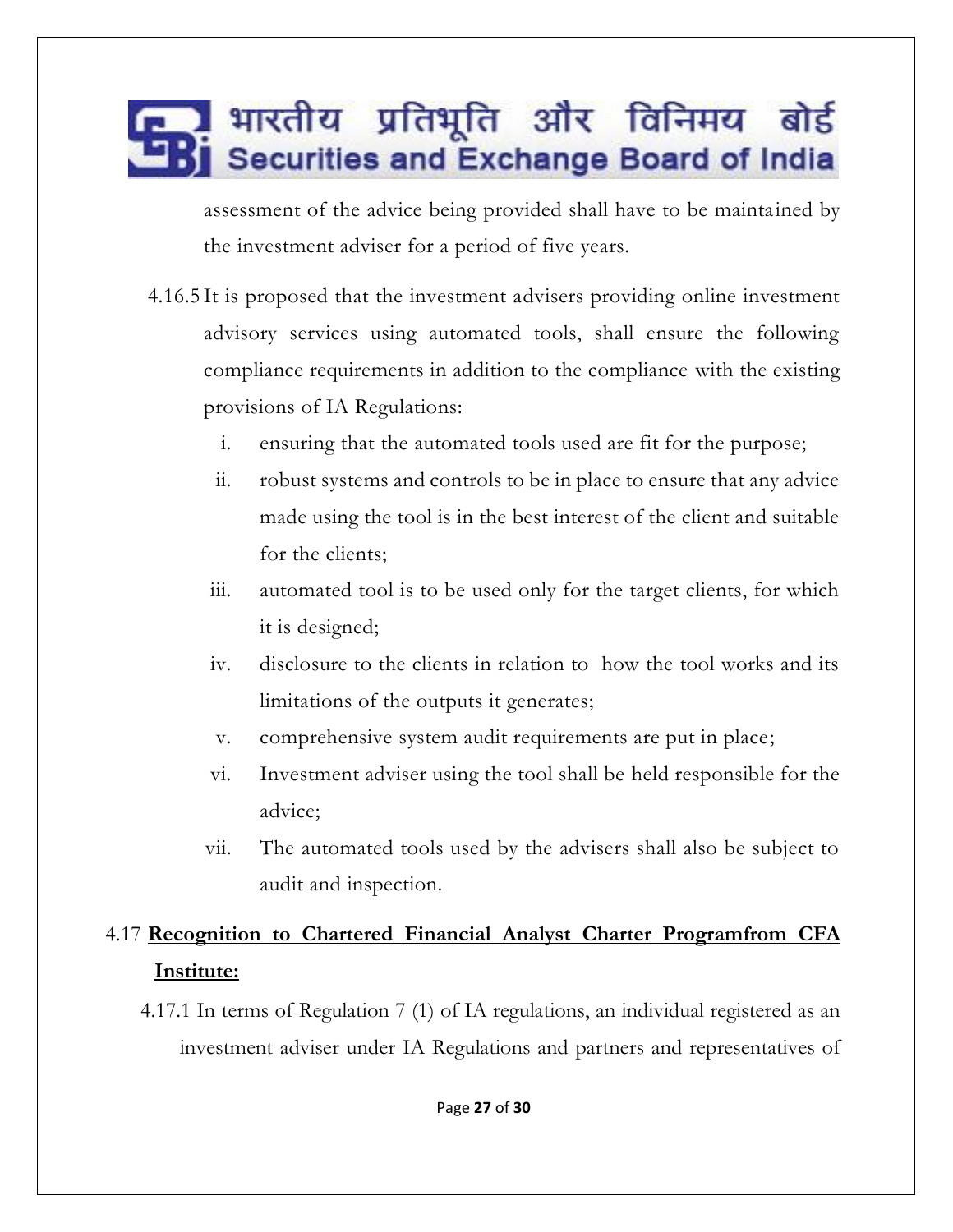an investment adviser registered under these regulations offering investment advice shall have the following minimum qualifications, at all times:

- (a) A professional qualification or post-graduate degree or post graduate diploma in finance, accountancy, business management, commerce, economics, capital market, banking, insurance or actuarial science from a university or an institution recognized by the central government or any state government or a recognised foreign university or institution or association.
- (b) A graduate in any discipline with an experience of at least five years in activities relating to advice in financial products or securities or fund or asset or portfolio management.
- 4.17.2 In terms of Regulation 7 (2) of IA regulations, an individual registered as an investment adviser and partners and representatives of investment advisers registered under IA Regulations offering investment advice shall have, at all times, a certification on financial planning or fund or asset or portfolio management or investment advisory services:
	- (a) from NISM; or
	- (b) from any other organization or institution including Financial Planning Standards Board India or any recognized stock exchange in India provided that such certification is accredited by NISM.
- 4.17.3 In this regard, NISM has launched the following certification examinations: i. NISM- Series-X-A: Investment Adviser (Level 1) Certification Examination ii. NISM-Series-X-B: Investment Adviser (Level 2) Certification Examination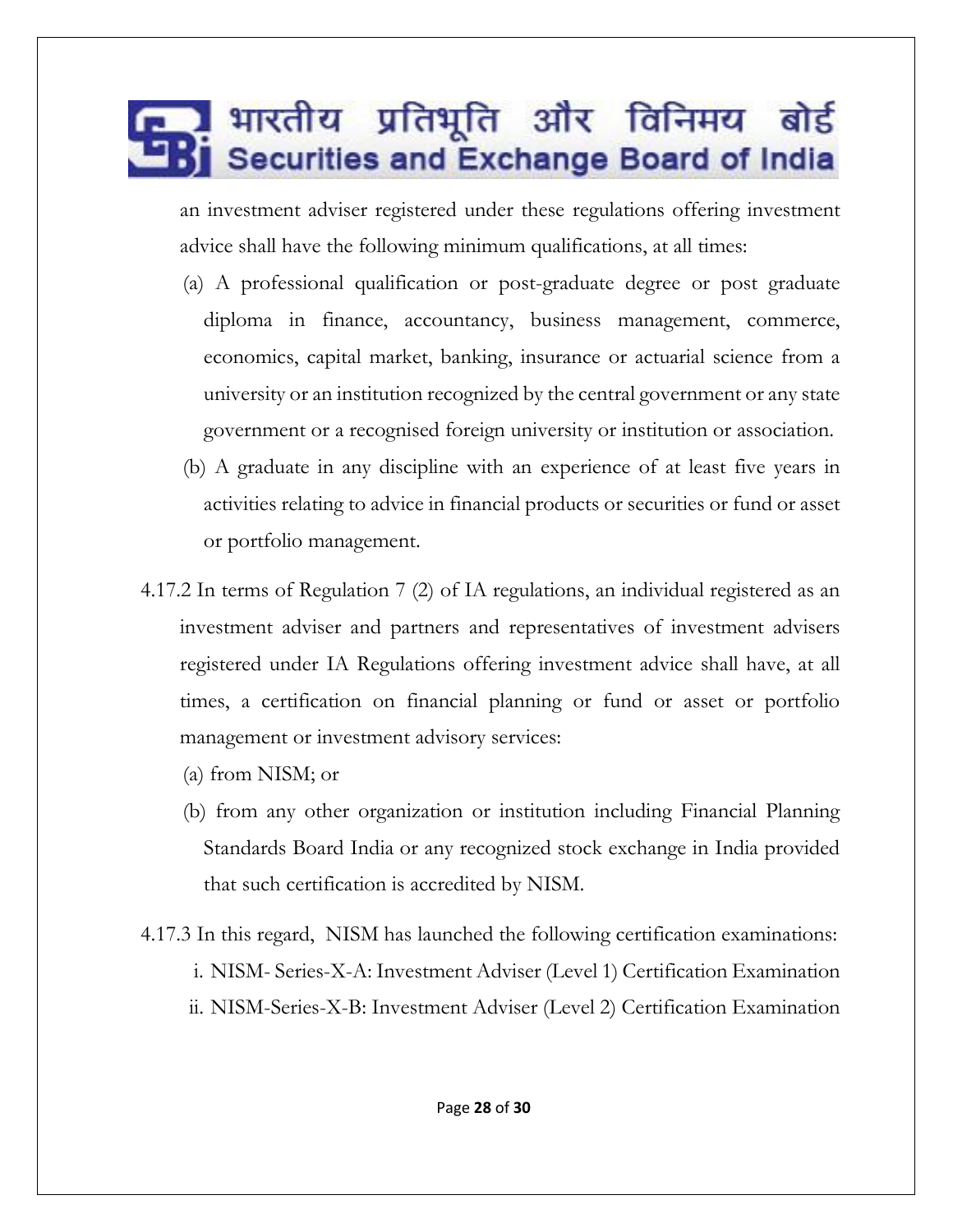- 4.17.4 Further, NISM has accredited the following certification examinations:
	- i. Chartered Wealth Manager (CWM) by American Academy of Financial Management India Pvt. Ltd.
	- ii. Certified Financial Planner (CFP) by Financial Planning Standards Board India
	- iii. International Certificate in Wealth & Investment Management (India) Certification by Chartered Institute for Securities and Investment.
	- iv. Wealth Management Certification (Advance Level) by Centre for Investment Education and Learning Pvt. Ltd.
- 4.17.5 CFA Institute has requested SEBI to recognize its Chartered Financial Analyst (CFA) certification program as professional qualification under IA Regulations. It is, inter alia, stated that, Chartered Financial Analyst (CFA) program has global recognition. CFA institute is a global association of investment professionals. Further, CFA program has been recognised by many regulators across the world including The Unites States of America, Australia, Canada, Hongkong, etc.
- 4.17.6 It is proposed that:
	- a) CFA Institute's CFA charter program shall be considered as professional qualification under Regulation 7(1) (a) of IA regulations.
	- b) The individuals and representatives of firms who hold Chartered Financial Analyst charter from CFA Institute shall not be required to obtain certification from either NISM or from its accredited institutions.